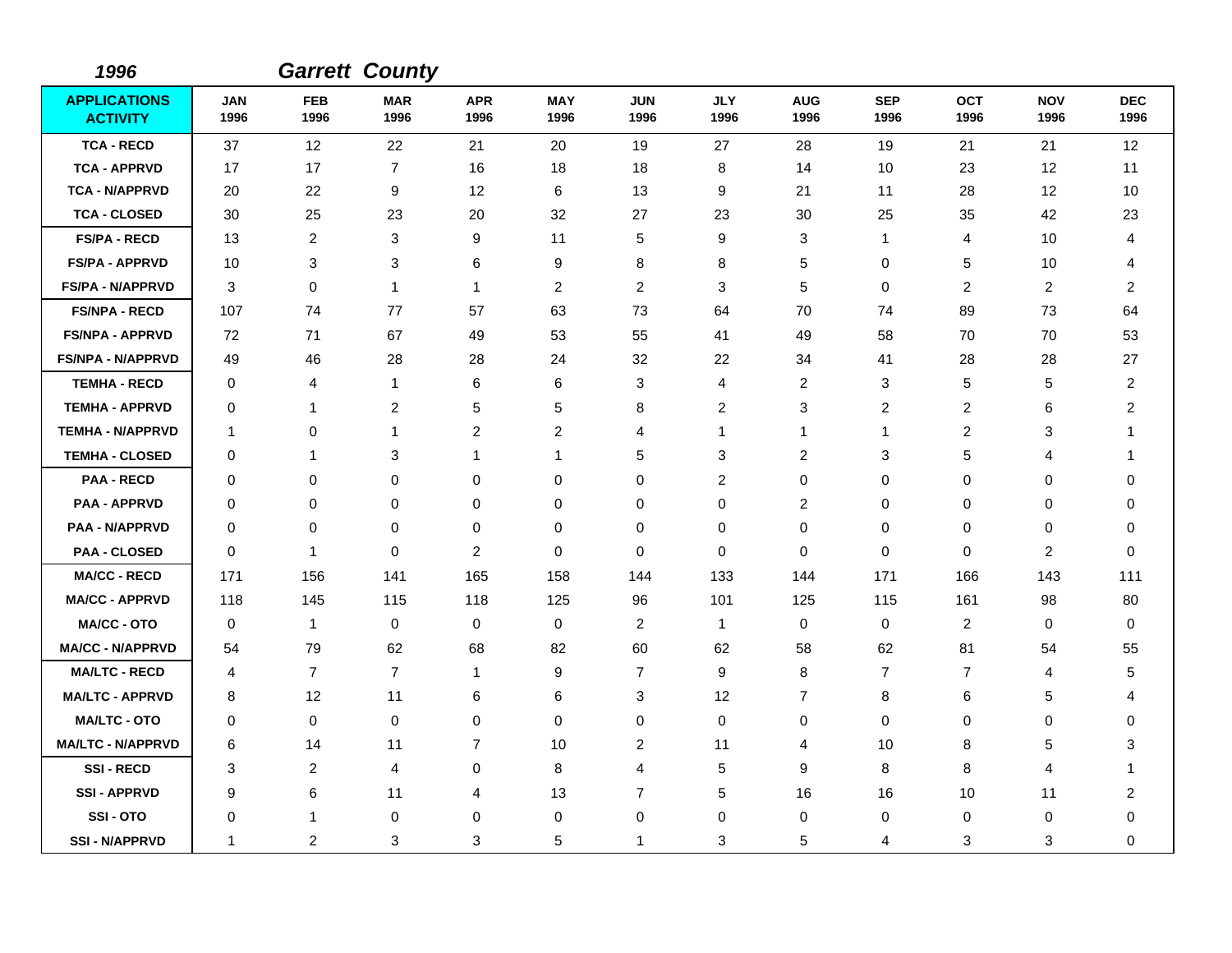| 1996                             |                    |                    | <b>Garrett County</b> |                    |                    |                    |                    |                    |                    |                    |                    |                    |
|----------------------------------|--------------------|--------------------|-----------------------|--------------------|--------------------|--------------------|--------------------|--------------------|--------------------|--------------------|--------------------|--------------------|
| <b>CASELOAD</b><br><b>COUNTS</b> | <b>JAN</b><br>1996 | <b>FEB</b><br>1996 | <b>MAR</b><br>1996    | <b>APR</b><br>1996 | <b>MAY</b><br>1996 | <b>JUN</b><br>1996 | <b>JLY</b><br>1996 | <b>AUG</b><br>1996 | <b>SEP</b><br>1996 | <b>OCT</b><br>1996 | <b>NOV</b><br>1996 | <b>DEC</b><br>1996 |
| <b>TCA - CASE/PAID</b>           | 287                | 287                | 276                   | 278                | 264                | 259                | 248                | 239                | 227                | 219                | 195                | 185                |
| <b>TCA - ADULT/RECIP</b>         | 300                | 303                | 286                   | 281                | 260                | 253                | 244                | 237                | 222                | 214                | 188                | 178                |
| <b>TCA - CHILD/RECIP</b>         | 533                | 527                | 504                   | 512                | 500                | 490                | 468                | 447                | 427                | 410                | 360                | 332                |
| <b>TCA - TOTAL/RECIP</b>         | 833                | 830                | 790                   | 793                | 760                | 743                | 712                | 684                | 649                | 624                | 548                | 510                |
| <b>TCA - NET/EXPEND</b>          | \$88,706           | \$88,899           | \$85,194              | \$82,734           | \$78,975           | \$78,240           | \$75,981           | \$73,066           | \$70,275           | \$64,547           | \$59,544           | \$55,814           |
| FS/PA - H/HOLD CERT              | 371                | 366                | 369                   | 370                | 371                | 363                | 362                | 348                | 339                | 334                | 319                | 314                |
| <b>FS/PA - H/HOLD PART</b>       | 371                | 366                | 369                   | 369                | 371                | 361                | 361                | 346                | 338                | 334                | 318                | 314                |
| <b>FS/PA - INDVD PART</b>        | 836                | 822                | 827                   | 825                | 819                | 802                | 776                | 746                | 717                | 708                | 652                | 624                |
| <b>FS/NPA - H/HOLD CERT</b>      | 852                | 861                | 862                   | 853                | 845                | 851                | 831                | 823                | 817                | 824                | 856                | 864                |
| <b>FS/NPA - H/HOLD PART</b>      | 852                | 859                | 859                   | 848                | 842                | 847                | 828                | 819                | 814                | 820                | 853                | 862                |
| <b>FS/NPA - INDVD PART</b>       | 2,639              | 2,668              | 2,664                 | 2,638              | 2,614              | 2,627              | 2,561              | 2,521              | 2,480              | 2,470              | 2,552              | 2,602              |
| <b>FS/TOTAL - ISSUED</b>         | \$219,375          | \$222,119          | \$220,338             | \$218,414          | \$216,828          | \$212,325          | \$205,167          | \$196,939          | \$190,674          | \$200,474          | \$197,856          | \$200,577          |
| <b>GPA/PW - CASE/PAID</b>        | $\mathbf 0$        | 0                  | $\mathbf 0$           | 1                  | 4                  | 3                  | 2                  | 4                  | 4                  | 0                  | 0                  | 0                  |
| <b>TEMHA - CASE/PAID</b>         | $\Omega$           | 25                 | 28                    | 30                 | 31                 | 39                 | 32                 | 36                 | 34                 | 30                 | 37                 | 38                 |
| <b>TEMHA - RECIP</b>             | $\Omega$           | 22                 | 27                    | 28                 | 28                 | 38                 | 32                 | 34                 | 34                 | 30                 | 37                 | 38                 |
| <b>TEMHA - NET/EXPEND</b>        | \$624              | \$1,548            | \$450                 | \$5,461            | \$3,375            | \$2,519            | (\$9,615)          | \$15,178           | \$3,362            | \$2,056            | \$3,600            | \$4,262            |
| <b>PAA - CASE/PAID</b>           | 13                 | 12                 | 12                    | 10                 | 10                 | 9                  | 8                  | 10                 | 10                 | 10                 | 8                  | 8                  |
| <b>PAA - RECIP</b>               | 13                 | 12                 | 12                    | 10                 | 10                 | 9                  | 8                  | 10                 | 10                 | 10                 | 8                  | 8                  |
| <b>PAA - NET/EXPEND</b>          | \$4,495            | \$4,362            | \$4,337               | \$3,522            | \$3,563            | \$3,481            | \$2,887            | \$3,051            | \$3,051            | \$3,051            | \$2,888            | \$2,888            |
| <b>MA\CC - CUC</b>               | 1,401              | 1,502              | 1,464                 | 1,533              | 1,450              | 1,526              | 1,443              | 1,457              | 1,518              | 1,498              | 1,575              | 1,482              |
| <b>MA\CC - SPEND DOWN</b>        | 19                 | 24                 | 16                    | 27                 | 23                 | 28                 | 26                 | 27                 | 31                 | 17                 | 26                 | 26                 |
| <b>MA\LTC - CUC</b>              | 213                | 218                | 217                   | 475                | 218                | 215                | 214                | 215                | 216                | 210                | 210                | 205                |
| <b>MA\LTC - SPEND DOWN</b>       | $\Omega$           | $\Omega$           | $\mathbf 0$           | $\mathbf{0}$       | $\mathbf 0$        | $\Omega$           | $\Omega$           | 0                  | $\Omega$           | 0                  | $\mathbf 0$        | 0                  |
| <b>SSI-CUC</b>                   | 696                | 696                | 696                   | 693                | 695                | 703                | 692                | 703                | 716                | 706                | 715                | 701                |
| <b>TCA - RECONS</b>              | 45                 | 42                 | 39                    | 31                 | 43                 | 31                 | 35                 | 39                 | 26                 | 30                 | 18                 | 21                 |
| <b>PAA - RECONS</b>              | $\Omega$           | 0                  | $\mathbf 0$           | 1                  | $\mathbf{1}$       | $\mathbf{1}$       | $\mathbf 0$        | 0                  | 1                  | 2                  | 0                  | $\mathbf 0$        |
| <b>PA/FS - RECONS</b>            | 71                 | 74                 | 65                    | 53                 | 61                 | 59                 | 60                 | 59                 | 51                 | 47                 | 37                 | 41                 |
| <b>NPA/FS - RECONS</b>           | 125                | 94                 | 94                    | 85                 | 103                | 85                 | 109                | 74                 | 73                 | 91                 | 80                 | 97                 |
| <b>MA/CC - RECONS</b>            | 123                | 124                | 110                   | 124                | 142                | 111                | 133                | 117                | 118                | 109                | 86                 | 91                 |
| <b>MA/LTC - RECONS</b>           | 3                  | 11                 | 5                     | 12                 | 5                  | 6                  | 9                  | $\overline{7}$     | 6                  | 9                  | 5                  | 3                  |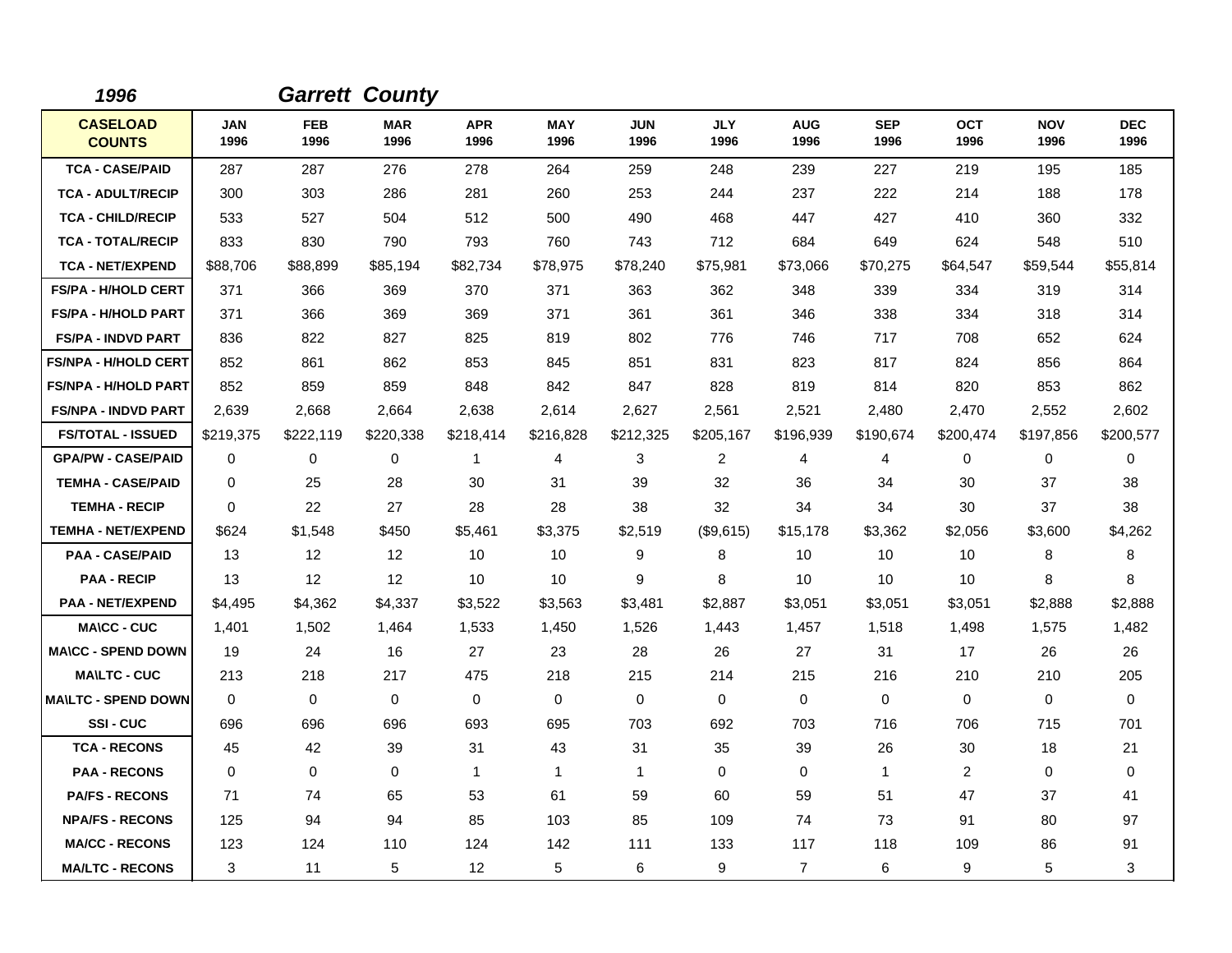| 1997                                   |                    |                    | <b>Garrett County</b> |                    |                    |                    |                    |                    |                    |                    |                    |                    |
|----------------------------------------|--------------------|--------------------|-----------------------|--------------------|--------------------|--------------------|--------------------|--------------------|--------------------|--------------------|--------------------|--------------------|
| <b>APPLICATIONS</b><br><b>ACTIVITY</b> | <b>JAN</b><br>1997 | <b>FEB</b><br>1997 | <b>MAR</b><br>1997    | <b>APR</b><br>1997 | <b>MAY</b><br>1997 | <b>JUN</b><br>1997 | <b>JLY</b><br>1997 | <b>AUG</b><br>1997 | <b>SEP</b><br>1997 | <b>OCT</b><br>1997 | <b>NOV</b><br>1997 | <b>DEC</b><br>1997 |
| <b>TCA - RECD</b>                      | 32                 | 10                 | 20                    | 22                 | 13                 | 27                 | 24                 | 23                 | 26                 | 27                 | 18                 | 26                 |
| <b>TCA - APPRVD</b>                    | 15                 | 20                 | 11                    | 10                 | 11                 | 9                  | 21                 | 16                 | 19                 | 17                 | 22                 | 24                 |
| <b>TCA - N/APPRVD</b>                  | 13                 | 13                 | 9                     | 14                 | 16                 | 10                 | 18                 | 9                  | 21                 | 18                 | 9                  | 15                 |
| <b>TCA - CLOSED</b>                    | 26                 | 21                 | 25                    | 14                 | 18                 | 31                 | 16                 | 18                 | 16                 | 16                 | 24                 | 10                 |
| <b>FS/PA - RECD</b>                    | 3                  | 9                  | 5                     | $\mathbf{1}$       | 8                  | 5                  | 4                  | 5                  | 4                  | $\overline{2}$     | $\overline{c}$     | 5                  |
| <b>FS/PA - APPRVD</b>                  | 3                  | 13                 | 5                     | 3                  | 7                  | 8                  | 4                  | 6                  | 3                  | 4                  | $\overline{c}$     | $\overline{7}$     |
| <b>FS/PA - N/APPRVD</b>                | 2                  | 2                  | 0                     | 0                  | $\mathbf{1}$       | 3                  | $\mathbf 1$        | 1                  | $\mathbf 0$        | $\mathbf 0$        | 0                  | 1                  |
| <b>FS/NPA - RECD</b>                   | 89                 | 63                 | 61                    | 76                 | 55                 | 61                 | 69                 | 86                 | 79                 | 87                 | 87                 | 89                 |
| <b>FS/NPA - APPRVD</b>                 | 60                 | 62                 | 55                    | 45                 | 44                 | 51                 | 61                 | 62                 | 65                 | 63                 | 60                 | 79                 |
| FS/NPA - N/APPRVD                      | 36                 | 34                 | 25                    | 31                 | 26                 | 31                 | 34                 | 28                 | 31                 | 37                 | 33                 | 42                 |
| <b>TEMHA - RECD</b>                    | 13                 | 3                  | 3                     | 5                  | 4                  | 7                  | 3                  | 4                  | 3                  | 5                  | 3                  | 2                  |
| <b>TEMHA - APPRVD</b>                  | $\overline{c}$     | 8                  | $\overline{c}$        | $\overline{2}$     | 2                  | 4                  | 5                  | 0                  | 2                  | 5                  | $\overline{c}$     | 1                  |
| <b>TEMHA - N/APPRVD</b>                | $\mathbf 1$        | $\overline{7}$     | 3                     | $\mathbf{1}$       | 4                  | 4                  | 6                  | $\mathbf{1}$       | 4                  | 3                  | 5                  |                    |
| <b>TEMHA - CLOSED</b>                  | 5                  | $\mathbf{1}$       | $\overline{c}$        | 3                  | 6                  | $\mathbf{1}$       | $\mathbf{1}$       | 7                  | 3                  | 3                  | $\overline{c}$     | $\overline{c}$     |
| <b>PAA - RECD</b>                      | 0                  | 1                  | 0                     | 0                  | 0                  | 1                  | 0                  | 4                  | 0                  | 1                  | 0                  |                    |
| <b>PAA - APPRVD</b>                    | 0                  | 0                  | 1                     | 0                  | 0                  | 1                  | 0                  | 0                  | 0                  | 1                  | 0                  | 0                  |
| PAA - N/APPRVD                         | 0                  | $\mathbf 0$        | 0                     | $\mathbf 0$        | 0                  | $\mathbf 0$        | 0                  | $\mathbf{1}$       | 0                  | 0                  | 0                  | 0                  |
| <b>PAA - CLOSED</b>                    | 0                  | 0                  | $\overline{c}$        | 0                  | 0                  | $\mathbf 1$        | 0                  | $\overline{7}$     | 0                  | $\mathbf 0$        | 0                  | 1                  |
| <b>MA/CC - RECD</b>                    | 181                | 146                | 152                   | 145                | 140                | 167                | 166                | 145                | 143                | 190                | 149                | 142                |
| <b>MA/CC - APPRVD</b>                  | 121                | 146                | 126                   | 128                | 104                | 116                | 134                | 112                | 122                | 142                | 113                | 127                |
| <b>MA/CC - OTO</b>                     | $\overline{c}$     | 0                  | $\mathbf{1}$          | $\mathbf 0$        | $\mathbf 0$        | $\mathbf 0$        | 0                  | $\mathbf{1}$       | $\mathbf 0$        | $\mathbf{1}$       | $\mathbf 0$        | $\mathbf 0$        |
| <b>MA/CC - N/APPRVD</b>                | 78                 | 72                 | 58                    | 65                 | 50                 | 83                 | 92                 | 65                 | 70                 | 78                 | 67                 | 73                 |
| <b>MA/LTC - RECD</b>                   | 6                  | 8                  | 11                    | 6                  | 10                 | 6                  | $\overline{7}$     | 8                  | 3                  | 10                 | 7                  | 6                  |
| <b>MA/LTC - APPRVD</b>                 | 6                  | 6                  | 14                    | 11                 | 10                 | 8                  | 4                  | 4                  | 9                  | 5                  | 8                  | 13                 |
| <b>MA/LTC - OTO</b>                    | 0                  | $\mathbf 0$        | 0                     | $\mathbf 0$        | 0                  | $\mathbf 0$        | 0                  | $\mathbf 0$        | 0                  | $\mathbf 0$        | 0                  | $\mathbf 0$        |
| <b>MA/LTC - N/APPRVD</b>               | $\overline{7}$     | 6                  | 8                     | $\overline{7}$     | 9                  | 8                  | 3                  | $\overline{7}$     | 8                  | $\overline{c}$     | 6                  | 16                 |
| <b>SSI-RECD</b>                        | 2                  | $\overline{7}$     | 5                     | 10                 | 8                  | 4                  | 5                  | $\overline{7}$     | 9                  | 5                  | 5                  | 9                  |
| <b>SSI-APPRVD</b>                      | 3                  | 14                 | 9                     | 15                 | 13                 | 5                  | 9                  | 9                  | 13                 | 11                 | 10                 | 14                 |
| SSI-OTO                                | 0                  | 0                  | 0                     | $\mathbf{1}$       | 0                  | $\mathbf 0$        | 0                  | $\mathbf 0$        | 0                  | 0                  | $\mathbf 0$        | 0                  |
| <b>SSI - N/APPRVD</b>                  | 1                  | 5                  | $\overline{c}$        | 8                  | 3                  | 3                  | 3                  | $\overline{2}$     | 3                  | 4                  | $\overline{c}$     | 6                  |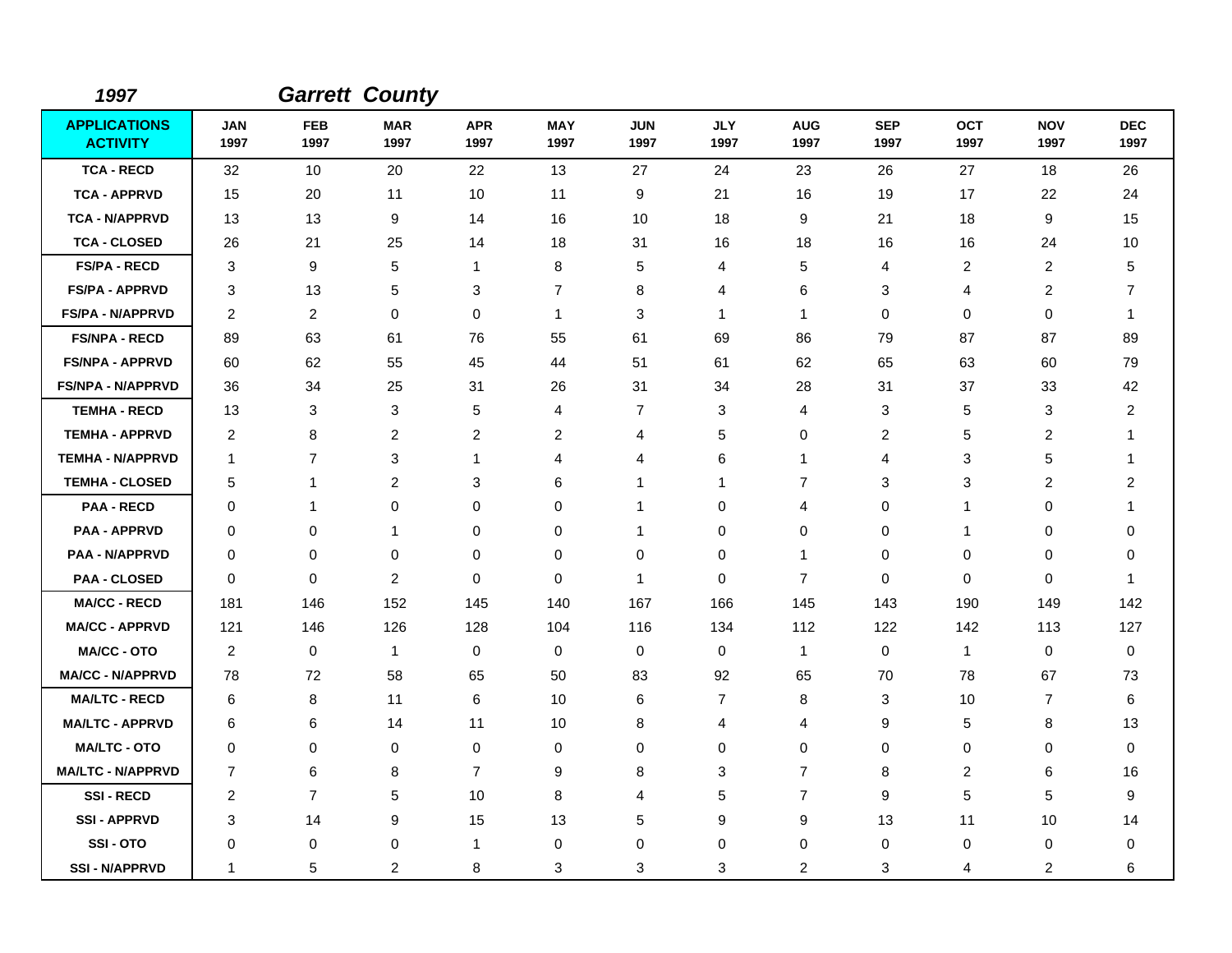| 1997                             |                    |                    | <b>Garrett County</b> |                    |                    |                    |                    |                    |                    |                    |                    |                    |
|----------------------------------|--------------------|--------------------|-----------------------|--------------------|--------------------|--------------------|--------------------|--------------------|--------------------|--------------------|--------------------|--------------------|
| <b>CASELOAD</b><br><b>COUNTS</b> | <b>JAN</b><br>1997 | <b>FEB</b><br>1997 | <b>MAR</b><br>1997    | <b>APR</b><br>1997 | <b>MAY</b><br>1997 | <b>JUN</b><br>1997 | <b>JLY</b><br>1997 | <b>AUG</b><br>1997 | <b>SEP</b><br>1997 | <b>OCT</b><br>1997 | <b>NOV</b><br>1997 | <b>DEC</b><br>1997 |
| <b>TCA - CASE/PAID</b>           | 177                | 176                | 168                   | 166                | 157                | 141                | 144                | 144                | 146                | 150                | 149                | 163                |
| <b>TCA - ADULT/RECIP</b>         | 177                | 183                | 171                   | 161                | 152                | 124                | 146                | 143                | 138                | 140                | 150                | 162                |
| <b>TCA - CHILD/RECIP</b>         | 308                | 324                | 298                   | 296                | 284                | 238                | 251                | 251                | 244                | 249                | 253                | 290                |
| <b>TCA - TOTAL/RECIP</b>         | 485                | 507                | 469                   | 457                | 436                | 362                | 397                | 394                | 382                | 389                | 403                | 452                |
| <b>TCA - NET/EXPEND</b>          | \$50,563           | \$51,585           | \$49,824              | \$49,374           | \$50,461           | \$39,442           | \$40,994           | \$42,141           | \$41,026           | \$41,352           | \$45,851           | \$48,364           |
| <b>FS/PA - H/HOLD CERT</b>       | 301                | 305                | 306                   | 308                | 303                | 293                | 286                | 287                | 290                | 281                | 281                | 295                |
| <b>FS/PA - H/HOLD PART</b>       | 301                | 305                | 304                   | 308                | 301                | 292                | 286                | 287                | 290                | 281                | 281                | 295                |
| <b>FS/PA - INDVD PART</b>        | 585                | 596                | 586                   | 594                | 575                | 525                | 495                | 496                | 516                | 487                | 479                | 529                |
| <b>FS/NPA - H/HOLD CERT</b>      | 886                | 894                | 891                   | 890                | 880                | 892                | 898                | 905                | 892                | 883                | 895                | 918                |
| <b>FS/NPA - H/HOLD PART</b>      | 881                | 892                | 888                   | 886                | 878                | 889                | 892                | 901                | 886                | 878                | 888                | 909                |
| <b>FS/NPA - INDVD PART</b>       | 2,668              | 2,716              | 2,730                 | 2,719              | 2,681              | 2,711              | 2,703              | 2,741              | 2,679              | 2,660              | 2,693              | 2,743              |
| <b>FS/TOTAL - ISSUED</b>         | \$200,752          | \$206,047          | \$205,565             | \$205,923          | \$202,018          | \$196,908          | \$193,831          | \$192,213          | \$188,259          | \$190,425          | \$193,800          | \$200,079          |
| <b>GPA/PW - CASE/PAID</b>        | 0                  | 1                  | 3                     | 1                  | 1                  | 0                  | 1                  | 0                  | 0                  | 0                  | 0                  | 0                  |
| <b>TEMHA - CASE/PAID</b>         | 36                 | 45                 | 45                    | 42                 | 40                 | 39                 | 50                 | 39                 | 39                 | 40                 | 43                 | 41                 |
| <b>TEMHA - RECIP</b>             | 36                 | 45                 | 45                    | 42                 | 40                 | 39                 | 48                 | 37                 | 39                 | 40                 | 43                 | 41                 |
| <b>TEMHA - NET/EXPEND</b>        | \$3,500            | \$1,384            | \$3,596               | \$4,793            | \$2,525            | \$3,889            | $-$11,554$         | \$9,258            | \$8,708            | \$3,999            | \$2,897            | $-$5,486$          |
| <b>PAA - CASE/PAID</b>           | 8                  | 8                  | 8                     | $\overline{7}$     | $\overline{7}$     | $\overline{7}$     | $\overline{7}$     | $\overline{7}$     | $\overline{7}$     | 8                  | 8                  | $\overline{7}$     |
| <b>PAA - RECIP</b>               | 8                  | 8                  | 8                     | $\overline{7}$     | $\overline{7}$     | $\overline{7}$     | $\overline{7}$     | $\overline{7}$     | $\overline{7}$     | 8                  | 8                  | $\overline{7}$     |
| <b>PAA - NET/EXPEND</b>          | \$2,754            | \$2,780            | \$2,780               | \$2,699            | \$2,696            | \$2,677            | \$2,681            | \$2,681            | \$2,681            | \$2,763            | \$2,762            | \$2,680            |
| <b>MA\CC - CUC</b>               | 1,518              | 1,610              | 1,591                 | 1,664              | 1,607              | 1,697              | 1,652              | 1,644              | 1,727              | 1,611              | 1,685              | 1,620              |
| <b>MA\CC - SPEND DOWN</b>        | 23                 | 28                 | 17                    | 26                 | 24                 | 30                 | 26                 | 26                 | 35                 | 28                 | 41                 | 31                 |
| <b>MA\LTC - CUC</b>              | 205                | 201                | 210                   | 200                | 201                | 198                | 197                | 195                | 202                | 205                | 195                | 197                |
| <b>MA\LTC - SPEND DOWN</b>       | $\mathbf 0$        | 0                  | $\mathbf 0$           | $\mathbf 0$        | $\mathbf 0$        | $\mathbf 0$        | 0                  | $\mathbf 0$        | $\Omega$           | 0                  | 0                  | 0                  |
| <b>SSI-CUC</b>                   | 691                | 701                | 704                   | 710                | 717                | 719                | 712                | 716                | 727                | 719                | 723                | 722                |
| <b>TCA - RECONS</b>              | 31                 | 29                 | 25                    | 17                 | 14                 | 18                 | 20                 | 6                  | 17                 | 17                 | 14                 | 16                 |
| <b>PAA - RECONS</b>              | $\mathbf 0$        | 0                  | $\mathbf 0$           | $\mathbf 0$        | $\mathbf{1}$       | $\mathbf 0$        | 0                  | 3                  | $\mathbf{1}$       | $\mathbf 1$        | 0                  | $\mathbf 0$        |
| <b>PA/FS - RECONS</b>            | 57                 | 53                 | 50                    | 45                 | 41                 | 40                 | 61                 | 71                 | 44                 | 33                 | 32                 | 38                 |
| <b>NPA/FS - RECONS</b>           | 126                | 117                | 106                   | 99                 | 106                | 114                | 110                | 167                | 90                 | 92                 | 94                 | 122                |
| <b>MA/CC - RECONS</b>            | 113                | 99                 | 138                   | 122                | 97                 | 140                | 149                | 170                | 142                | 117                | 82                 | 116                |
| <b>MA/LTC - RECONS</b>           | 6                  | 7                  | 10                    | 5                  | 8                  | 6                  | $\overline{7}$     | 8                  | 5                  | 5                  | 6                  | 5                  |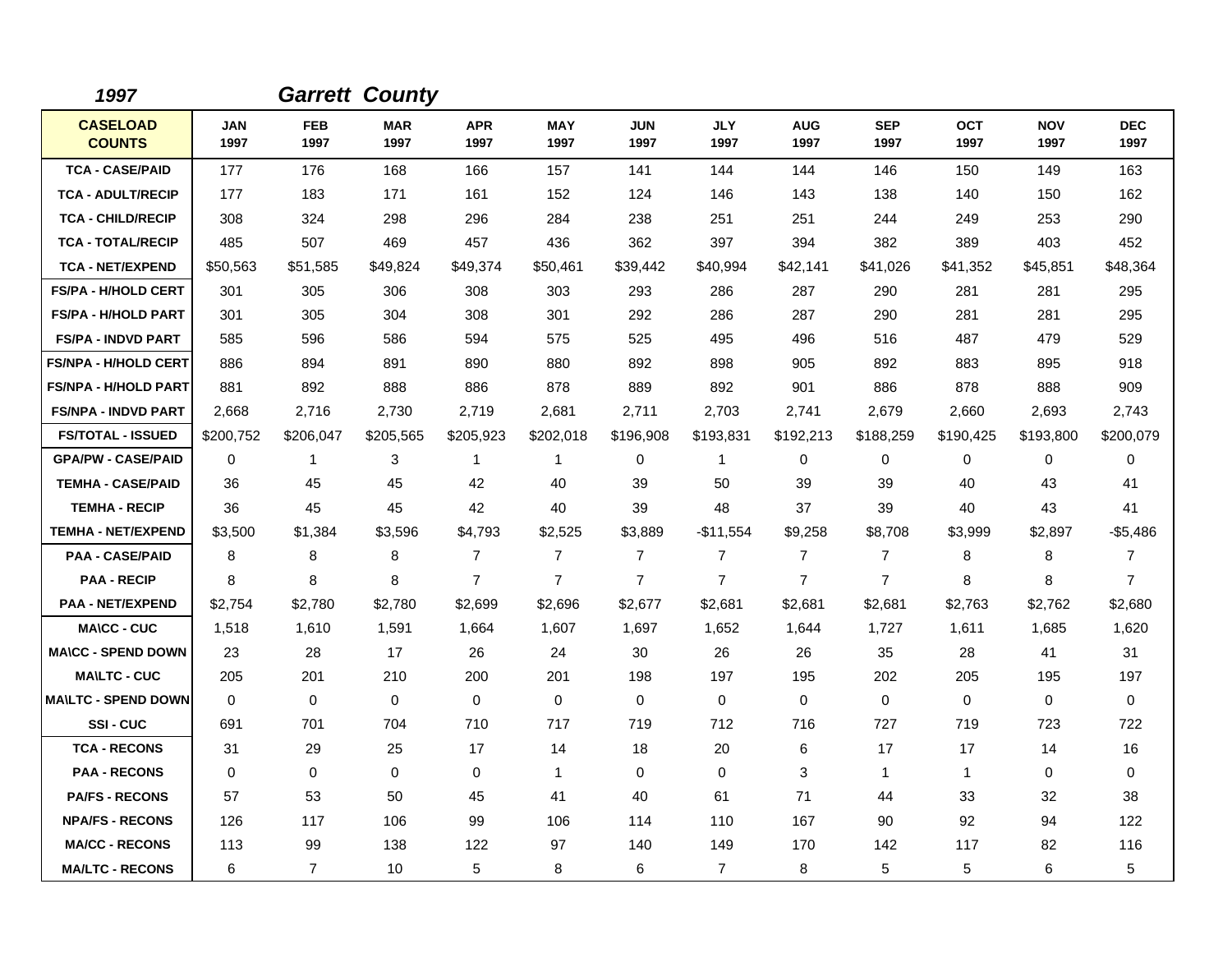| 1998                                   |                    |                    | <b>Garrett County</b> |                    |                         |                    |                    |                    |                    |                    |                    |                    |
|----------------------------------------|--------------------|--------------------|-----------------------|--------------------|-------------------------|--------------------|--------------------|--------------------|--------------------|--------------------|--------------------|--------------------|
| <b>APPLICATIONS</b><br><b>ACTIVITY</b> | <b>JAN</b><br>1998 | <b>FEB</b><br>1998 | <b>MAR</b><br>1998    | <b>APR</b><br>1998 | <b>MAY</b><br>1998      | <b>JUN</b><br>1998 | <b>JLY</b><br>1998 | <b>AUG</b><br>1998 | <b>SEP</b><br>1998 | <b>OCT</b><br>1998 | <b>NOV</b><br>1998 | <b>DEC</b><br>1998 |
| <b>TCA - RECD</b>                      | 23                 | 15                 | 25                    | 13                 | 11                      | 17                 | 22                 | 19                 | 36                 | 23                 | 17                 | 14                 |
| <b>TCA - APPRVD</b>                    | 11                 | 9                  | $\overline{7}$        | 13                 | 11                      | 10                 | 17                 | 13                 | 18                 | 21                 | 15                 | 13                 |
| <b>TCA - N/APPRVD</b>                  | 8                  | 13                 | 17                    | $12 \overline{ }$  | 13                      | $\overline{7}$     | 17                 | 15                 | 16                 | 15                 | 15                 | 14                 |
| <b>TCA - CLOSED</b>                    | 18                 | 13                 | 22                    | 15                 | 25                      | 17                 | 15                 | 22                 | 16                 | 15                 | 17                 | 20                 |
| <b>FS/PA - RECD</b>                    | 4                  | $\mathbf{1}$       | 3                     | $\overline{c}$     | $\overline{\mathbf{c}}$ | 3                  | 2                  | $\overline{7}$     | 6                  | 6                  | $\mathbf 0$        | 4                  |
| <b>FS/PA - APPRVD</b>                  | 5                  | 0                  | 4                     | 3                  | 2                       | 5                  | 4                  | 5                  | 8                  | 5                  | 2                  | 4                  |
| <b>FS/PA - N/APPRVD</b>                | 0                  | $\mathbf{1}$       | 1                     | 0                  | 0                       | 1                  | 2                  | 0                  | 3                  | $\mathbf{1}$       | 0                  | 1                  |
| <b>FS/NPA - RECD</b>                   | 105                | 69                 | 55                    | 56                 | 53                      | 63                 | 81                 | 58                 | 85                 | 88                 | 72                 | 89                 |
| <b>FS/NPA - APPRVD</b>                 | 75                 | 59                 | 45                    | 49                 | 39                      | 48                 | 63                 | 54                 | 53                 | 86                 | 67                 | 60                 |
| <b>FS/NPA - N/APPRVD</b>               | 43                 | 33                 | 27                    | 18                 | 17                      | 25                 | 34                 | 33                 | 28                 | 41                 | 35                 | 39                 |
| <b>TEMHA - RECD</b>                    | $\mathbf{1}$       | 3                  | 4                     | 4                  | $\overline{7}$          | 9                  | 3                  | 3                  | 9                  | $\overline{4}$     | 5                  | 6                  |
| <b>TEMHA - APPRVD</b>                  | 0                  | $\overline{c}$     | $\overline{c}$        | $\overline{c}$     | 4                       | $\overline{c}$     | 4                  | 5                  | 1                  | $\overline{4}$     | $\overline{c}$     | $\overline{7}$     |
| <b>TEMHA - N/APPRVD</b>                | 4                  | 1                  | $\overline{c}$        | 3                  | 3                       | 6                  | 3                  | 5                  | $\overline{c}$     | 5                  | 3                  | 6                  |
| <b>TEMHA - CLOSED</b>                  | 4                  | 6                  | 3                     | 3                  | $\overline{2}$          | 2                  | 3                  | 5                  | 2                  | 3                  | 3                  | $\overline{c}$     |
| <b>PAA - RECD</b>                      | 0                  | $\mathbf 0$        | 0                     | $\mathbf 0$        | 0                       | $\mathbf 0$        | 0                  | 0                  | $\mathbf 0$        | $\mathbf 0$        | $\mathbf 0$        | $\mathbf 0$        |
| <b>PAA - APPRVD</b>                    | 1                  | $\mathbf 0$        | 0                     | 0                  | 0                       | $\mathbf 0$        | 0                  | 1                  | 0                  | $\pmb{0}$          | $\mathbf 0$        | 0                  |
| <b>PAA - N/APPRVD</b>                  | 0                  | $\mathbf 0$        | 0                     | $\mathbf 0$        | 0                       | $\mathbf 0$        | $\mathbf 0$        | 0                  | $\mathbf 0$        | $\pmb{0}$          | $\mathbf 0$        | 0                  |
| <b>PAA - CLOSED</b>                    | 0                  | $\mathbf 0$        | $\mathbf 0$           | 0                  | 0                       | $\mathbf 0$        | $\mathbf 0$        | $\mathbf 0$        | 0                  | $\mathbf{1}$       | 1                  | 0                  |
| <b>MA/CC - RECD</b>                    | 196                | 152                | 162                   | 186                | 129                     | 193                | 217                | 137                | 190                | 173                | 131                | 159                |
| <b>MA/CC - APPRVD</b>                  | 162                | 133                | 142                   | 147                | 108                     | 178                | 228                | 158                | 159                | 175                | 128                | 146                |
| <b>MA/CC - OTO</b>                     | $\mathbf{1}$       | $\mathbf{1}$       | $\mathbf 0$           | 0                  | 0                       | $\mathbf{1}$       | $\overline{c}$     | $\mathbf 0$        | $\overline{2}$     | $\mathbf 0$        | $\overline{2}$     | 0                  |
| <b>MA/CC - N/APPRVD</b>                | 71                 | 48                 | 64                    | 64                 | 47                      | 57                 | 51                 | 49                 | 53                 | 67                 | 54                 | 54                 |
| <b>MA/LTC - RECD</b>                   | $\overline{7}$     | 10                 | $\mathbf{1}$          | $\overline{7}$     | 6                       | 10                 | 9                  | 7                  | 6                  | 6                  | 12                 | 8                  |
| <b>MA/LTC - APPRVD</b>                 | 6                  | 16                 | 5                     | 9                  | 1                       | 12                 | 10                 | 8                  | 4                  | $\overline{7}$     | 9                  | 7                  |
| <b>MA/LTC - OTO</b>                    | $\Omega$           | 0                  | 0                     | 0                  | 0                       | $\mathbf 0$        | 0                  | 0                  | $\Omega$           | 0                  | $\mathbf 0$        | 0                  |
| <b>MA/LTC - N/APPRVD</b>               | 3                  | 21                 | 9                     | 3                  | 5                       | 5                  | 11                 | 4                  | 6                  | 8                  | 5                  | 4                  |
| <b>SSI-RECD</b>                        | 11                 | 3                  | 11                    | 10                 | 6                       | 6                  | 11                 | $\overline{2}$     | $\overline{7}$     | 10                 | 4                  | $\overline{7}$     |
| <b>SSI-APPRVD</b>                      | 13                 | 6                  | 14                    | 10                 | 8                       | $\overline{7}$     | 14                 | 6                  | 11                 | 13                 | 6                  | 10                 |
| SSI-OTO                                | 0                  | 0                  | 0                     | 0                  | 0                       | 0                  | 0                  | $\mathbf 0$        | $\mathbf 0$        | 0                  | 1                  | 0                  |
| <b>SSI-N/APPRVD</b>                    | 8                  | 5                  | 9                     | -1                 | 1                       | 4                  | 4                  | 2                  | 2                  | $\mathbf{1}$       | 1                  | 3                  |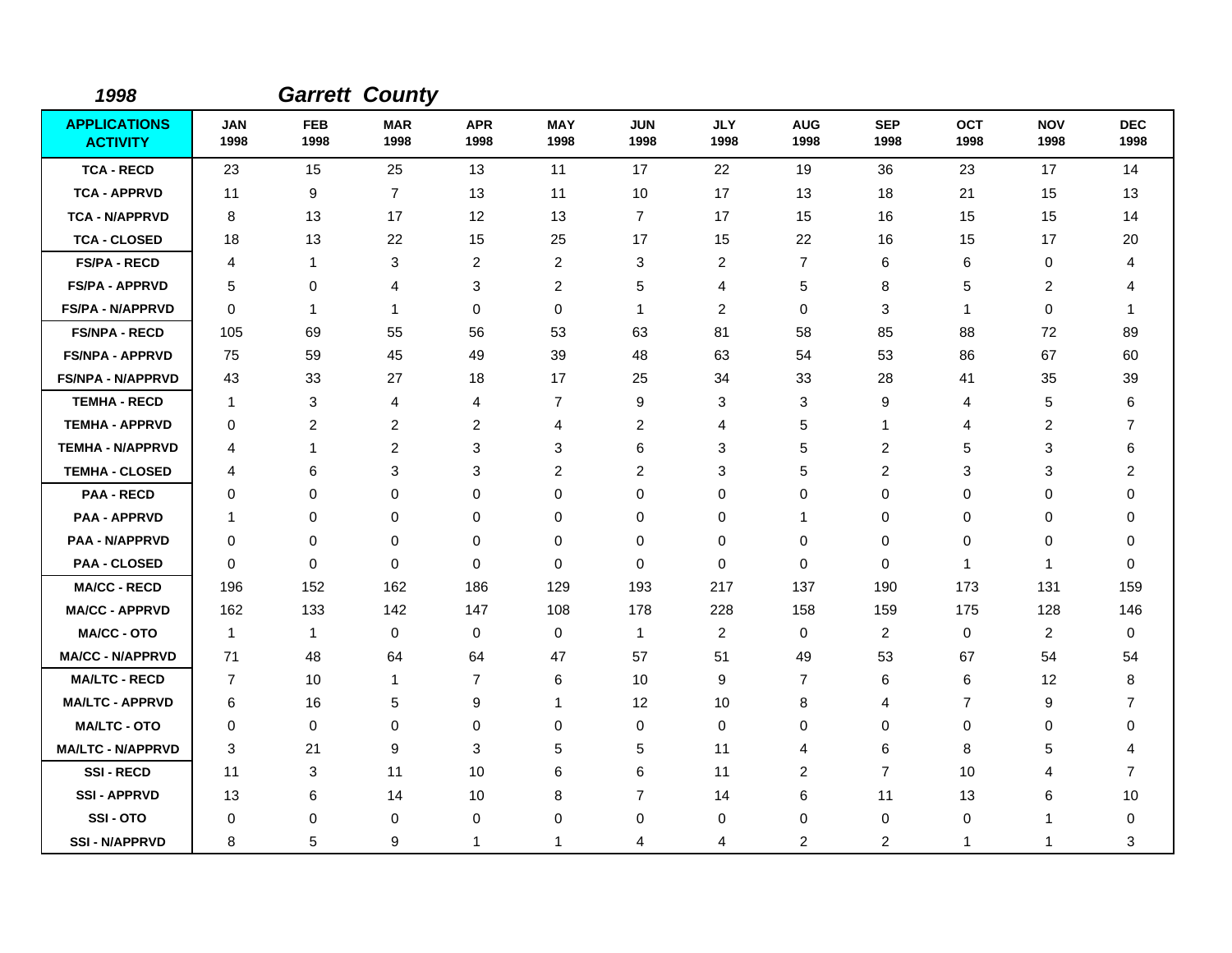| 1998                             |                    |                    | <b>Garrett County</b> |                    |                    |                    |                    |                    |                    |                    |                    |                    |
|----------------------------------|--------------------|--------------------|-----------------------|--------------------|--------------------|--------------------|--------------------|--------------------|--------------------|--------------------|--------------------|--------------------|
| <b>CASELOAD</b><br><b>COUNTS</b> | <b>JAN</b><br>1998 | <b>FEB</b><br>1998 | <b>MAR</b><br>1998    | <b>APR</b><br>1998 | <b>MAY</b><br>1998 | <b>JUN</b><br>1998 | <b>JLY</b><br>1998 | <b>AUG</b><br>1998 | <b>SEP</b><br>1998 | <b>OCT</b><br>1998 | <b>NOV</b><br>1998 | <b>DEC</b><br>1998 |
| <b>TCA - CASE/PAID</b>           | 168                | 165                | 146                   | 146                | 131                | 132                | 131                | 126                | 132                | 142                | 138                | 137                |
| <b>TCA - ADULT/RECIP</b>         | 172                | 165                | 145                   | 139                | 122                | 124                | 127                | 112                | 114                | 124                | 124                | 124                |
| <b>TCA - CHILD/RECIP</b>         | 293                | 286                | 249                   | 255                | 222                | 216                | 207                | 191                | 221                | 236                | 244                | 224                |
| <b>TCA - TOTAL/RECIP</b>         | 465                | 451                | 394                   | 394                | 344                | 340                | 334                | 303                | 335                | 360                | 368                | 348                |
| <b>TCA - NET/EXPEND</b>          | \$49,474           | \$50,437           | \$51,310              | \$46,696           | \$46,912           | \$38,726           | \$46,893           | \$40,902           | \$46,636           | \$39,996           | \$41,986           | \$51,269           |
| <b>FS/PA - H/HOLD CERT</b>       | 295                | 292                | 283                   | 276                | 269                | 254                | 262                | 256                | 263                | 266                | 270                | 273                |
| <b>FS/PA - H/HOLD PART</b>       | 295                | 292                | 282                   | 275                | 269                | 253                | 262                | 256                | 261                | 266                | 270                | 272                |
| <b>FS/PA - INDVD PART</b>        | 541                | 545                | 527                   | 507                | 486                | 435                | 462                | 439                | 444                | 452                | 475                | 470                |
| <b>FS/NPA - H/HOLD CERT</b>      | 940                | 932                | 935                   | 951                | 938                | 926                | 914                | 882                | 865                | 882                | 894                | 886                |
| <b>FS/NPA - H/HOLD PART</b>      | 930                | 924                | 931                   | 948                | 936                | 922                | 907                | 878                | 860                | 877                | 891                | 883                |
| <b>FS/NPA - INDVD PART</b>       | 2,801              | 2,805              | 2,824                 | 2,857              | 2,814              | 2,766              | 2,678              | 2,560              | 2,515              | 2,547              | 2,604              | 2,615              |
| <b>FS/TOTAL - ISSUED</b>         | \$203,490          | \$204,845          | \$206,800             | \$206,915          | \$203,368          | \$198,245          | \$191,114          | \$175,795          | \$173,026          | \$185,028          | \$190,992          | \$190,234          |
| <b>GPA/PW - CASE/PAID</b>        | $\Omega$           | $\Omega$           | 0                     | 0                  | 0                  | $\Omega$           | $\Omega$           | 0                  | $\Omega$           | $\Omega$           | 0                  | $\Omega$           |
| <b>TEMHA - CASE/PAID</b>         | 38                 | 37                 | 35                    | 33                 | 35                 | 35                 | 37                 | 35                 | 33                 | 38                 | 33                 | 37                 |
| <b>TEMHA - RECIP</b>             | 38                 | 37                 | 35                    | 33                 | 35                 | 35                 | 37                 | 35                 | 33                 | 38                 | 33                 | 37                 |
| <b>TEMHA - NET/EXPEND</b>        | \$10,084           | \$3,700            | \$3,400               | \$6,322            | \$3,816            | \$3,955            | \$3,255            | \$3,613            | \$1,893            | \$4,059            | \$2,550            | \$3,024            |
| <b>PAA - CASE/PAID</b>           | 9                  | 8                  | 8                     | 8                  | 8                  | 8                  | 8                  | 10                 | 9                  | 8                  | $\overline{7}$     | $\overline{7}$     |
| <b>PAA - RECIP</b>               | 9                  | 8                  | 8                     | 8                  | 8                  | 8                  | 8                  | 10                 | 9                  | 8                  | $\overline{7}$     | $\overline{7}$     |
| <b>PAA - NET/EXPEND</b>          | \$2,789            | \$2,707            | \$2,699               | \$2,698            | \$2,697            | \$2,698            | \$2,697            | \$2,862            | \$2,779            | \$2,697            | \$2,614            | \$2,614            |
| <b>MA\CC - CUC</b>               | 1.664              | 1,754              | 1,718                 | 1,172              | 1,727              | 1,828              | 1,807              | 1,813              | 1,867              | 1,804              | 1,829              | 1,805              |
| <b>MA\CC - SPEND DOWN</b>        | 34                 | 38                 | 27                    | 29                 | 26                 | 34                 | 24                 | 26                 | 30                 | 22                 | 26                 | 26                 |
| <b>MA\LTC - CUC</b>              | 194                | 195                | 188                   | 191                | 185                | 194                | 191                | 195                | 188                | 186                | 186                | 189                |
| <b>MA\LTC - SPEND DOWN</b>       | $\mathbf{0}$       | 0                  | $\mathbf 0$           | $\mathbf{0}$       | $\mathbf 0$        | $\Omega$           | $\Omega$           | 0                  | $\Omega$           | $\Omega$           | 0                  | $\Omega$           |
| SSI-CUC                          | 722                | 719                | 704                   | 715                | 714                | 716                | 722                | 719                | 723                | 729                | 729                | 718                |
| <b>TCA - RECONS</b>              | 27                 | 29                 | 18                    | 20                 | 13                 | 10                 | 16                 | 14                 | 18                 | 14                 | 15                 | 15                 |
| <b>PAA - RECONS</b>              | $\Omega$           | $\Omega$           | $\Omega$              | $\mathbf{1}$       | 0                  | $\Omega$           | $\mathbf{1}$       | 1                  | 0                  | $\mathbf 1$        | 0                  | 0                  |
| <b>PA/FS - RECONS</b>            | 63                 | 53                 | 42                    | 44                 | 41                 | 28                 | 56                 | 38                 | 30                 | 32                 | 42                 | 48                 |
| <b>NPA/FS - RECONS</b>           | 119                | 93                 | 99                    | 125                | 106                | 88                 | 119                | 87                 | 88                 | 97                 | 121                | 141                |
| <b>MA/CC - RECONS</b>            | 150                | 142                | 138                   | 137                | 142                | 122                | 206                | 166                | 214                | 153                | 132                | 209                |
| <b>MA/LTC - RECONS</b>           | $\overline{7}$     | 8                  | 3                     | $\overline{7}$     | 5                  | 5                  | 9                  | 9                  | 6                  | 8                  | 4                  | 9                  |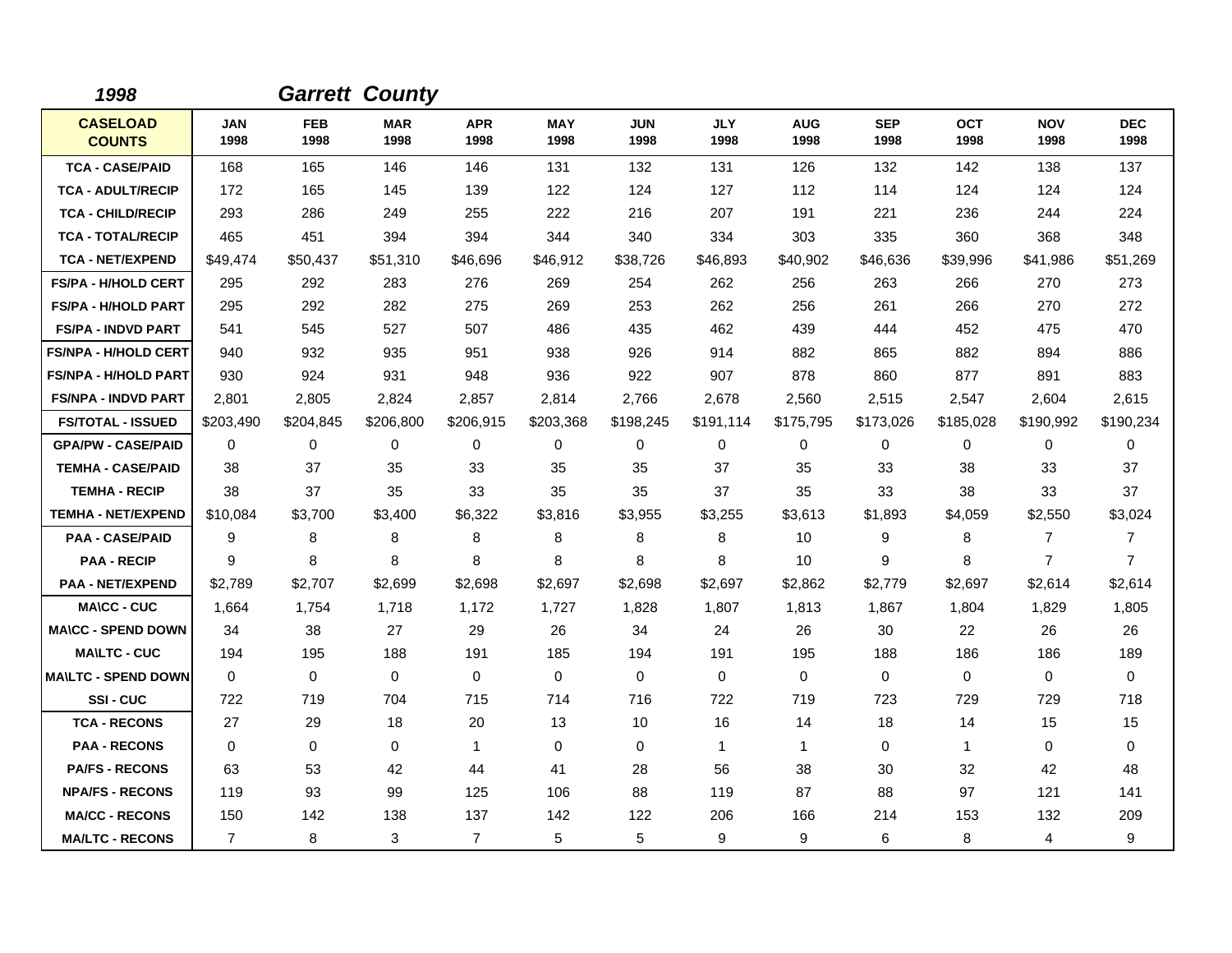| 1999                                   |                    |                    | <b>Garrett County</b> |                    |                    |                    |                    |                    |                    |                    |                    |                    |
|----------------------------------------|--------------------|--------------------|-----------------------|--------------------|--------------------|--------------------|--------------------|--------------------|--------------------|--------------------|--------------------|--------------------|
| <b>APPLICATIONS</b><br><b>ACTIVITY</b> | <b>JAN</b><br>1999 | <b>FEB</b><br>1999 | <b>MAR</b><br>1999    | <b>APR</b><br>1999 | <b>MAY</b><br>1999 | <b>JUN</b><br>1999 | <b>JLY</b><br>1999 | <b>AUG</b><br>1999 | <b>SEP</b><br>1999 | <b>OCT</b><br>1999 | <b>NOV</b><br>1999 | <b>DEC</b><br>1999 |
| <b>TCA - RECD</b>                      | 26                 | 24                 | 16                    | 18                 | 18                 | 14                 | 23                 | 19                 | 22                 | 16                 | 19                 | 16                 |
| <b>TCA - APPRVD</b>                    | 17                 | 13                 | 11                    | 16                 | 10                 | 11                 | 9                  | 16                 | 12                 | 13                 | 12                 | 9                  |
| <b>TCA - N/APPRVD</b>                  | 18                 | 10                 | 13                    | 19                 | 8                  | 5                  | 10                 | 9                  | 16                 | $\overline{7}$     | 20                 | 8                  |
| <b>TCA - CLOSED</b>                    | 17                 | 14                 | 12                    | 17                 | 17                 | 23                 | 21                 | 20                 | 15                 | 16                 | 14                 | 12                 |
| <b>FS/PA - RECD</b>                    | 6                  | 0                  | 5                     | $\overline{7}$     | 5                  | $\overline{2}$     | 5                  | 5                  | $\overline{2}$     | 5                  | $\overline{4}$     | 5                  |
| <b>FS/PA - APPRVD</b>                  | 6                  | $\mathbf{1}$       | 5                     | 6                  | 3                  | 2                  | 5                  | 4                  | 5                  | 4                  | 5                  | 5                  |
| <b>FS/PA - N/APPRVD</b>                | $\mathbf{1}$       | $\mathbf{1}$       | $\Omega$              | $\overline{2}$     | 0                  | $\mathbf{1}$       | 3                  | 2                  | 3                  | $\mathbf 1$        | -1                 | 0                  |
| <b>FS/NPA - RECD</b>                   | 106                | 88                 | 69                    | 54                 | 62                 | 71                 | 68                 | 68                 | 88                 | 102                | 77                 | 70                 |
| <b>FS/NPA - APPRVD</b>                 | 71                 | 78                 | 61                    | 41                 | 43                 | 56                 | 50                 | 51                 | 70                 | 70                 | 64                 | 53                 |
| <b>FS/NPA - N/APPRVD</b>               | 46                 | 38                 | 23                    | 28                 | 25                 | 24                 | 32                 | 16                 | 51                 | 33                 | 39                 | 25                 |
| <b>TEMHA - RECD</b>                    | 3                  | 8                  | $\overline{7}$        | 1                  | $\overline{c}$     | 39                 | 3                  | 5                  | 6                  | 9                  | 2                  | 0                  |
| <b>TEMHA - APPRVD</b>                  | 1                  | 5                  | 6                     | 1                  | 1                  | 10                 | 5                  | 2                  | 5                  | 6                  | 3                  | $\Omega$           |
| <b>TEMHA - N/APPRVD</b>                | -1                 | $\overline{4}$     | 4                     | $\overline{c}$     | -1                 | 27                 | 3                  | 3                  | 3                  | 3                  | 4                  | 1                  |
| <b>TEMHA - CLOSED</b>                  | 3                  | 6                  | 3                     | 6                  | 3                  | 19                 | 4                  | 1                  | $\overline{2}$     | 11                 |                    |                    |
| <b>PAA - RECD</b>                      | $\Omega$           | $\mathbf{1}$       | $\Omega$              | $\Omega$           | 0                  | $\Omega$           | 0                  | 0                  | 1                  | 1                  | $\mathbf 0$        | 1                  |
| <b>PAA - APPRVD</b>                    | 0                  | $\mathbf 0$        | 0                     | 0                  | 1                  | 0                  | 0                  | 0                  | 1                  | 0                  | 1                  | $\Omega$           |
| <b>PAA - N/APPRVD</b>                  | 0                  | $\mathbf{1}$       | 0                     | 0                  | 0                  | 0                  | 0                  | 0                  | -1                 | 0                  | $\overline{2}$     | -1                 |
| <b>PAA - CLOSED</b>                    | 2                  | $\mathbf 0$        | 2                     | $\mathbf{0}$       | 0                  | $\Omega$           | 0                  | 0                  | $\Omega$           | 0                  | $\mathbf 0$        | -1                 |
| <b>MA/CC - RECD</b>                    | 179                | 136                | 185                   | 162                | 119                | 159                | 144                | 178                | 197                | 147                | 138                | 150                |
| <b>MA/CC - APPRVD</b>                  | 145                | 133                | 148                   | 152                | 116                | 142                | 137                | 135                | 173                | 146                | 130                | 152                |
| <b>MA/CC - OTO</b>                     | 0                  | $\mathbf{1}$       | 2                     | $\overline{2}$     | 0                  | $\mathbf 0$        | 2                  | $\mathbf{1}$       | $\mathbf{1}$       | 0                  | 0                  | 4                  |
| <b>MA/CC - N/APPRVD</b>                | 64                 | 63                 | 52                    | 58                 | 59                 | 44                 | 41                 | 57                 | 65                 | 59                 | 67                 | 42                 |
| <b>MA/LTC - RECD</b>                   | 8                  | 13                 | 14                    | $\overline{7}$     | $\overline{7}$     | 12                 | 6                  | 13                 | 11                 | 9                  | 11                 | 8                  |
| <b>MA/LTC - APPRVD</b>                 | 9                  | 6                  | 9                     | 14                 | 10                 | 9                  | 9                  | 5                  | 10                 | 10                 | 11                 | 6                  |
| <b>MA/LTC - OTO</b>                    | 0                  | 0                  | 0                     | 0                  | 0                  | 0                  | 0                  | 0                  | 0                  | 0                  | 0                  | 0                  |
| <b>MA/LTC - N/APPRVD</b>               | 5                  | 5                  | 6                     | 11                 | $\overline{7}$     | 5                  | 6                  | 2                  | 6                  | 8                  | 4                  | 3                  |
| <b>SSI-RECD</b>                        | 12                 | 6                  | 2                     | 5                  | 8                  | 5                  | $\overline{7}$     | 9                  | 9                  | 5                  | 5                  | 3                  |
| <b>SSI-APPRVD</b>                      | 7                  | 12                 | 8                     | 9                  | 8                  | 9                  | 11                 | 13                 | 13                 | 8                  | 9                  | 7                  |
| SSI-OTO                                | 0                  | 0                  | 0                     | 0                  | 0                  | $\Omega$           | 0                  | 0                  | 0                  | 0                  | 0                  | 0                  |
| <b>SSI - N/APPRVD</b>                  | 3                  | 4                  | 0                     |                    | $\overline{c}$     | $\Omega$           | $\overline{c}$     | $\overline{2}$     | 3                  | $\overline{c}$     | 1                  | $\overline{c}$     |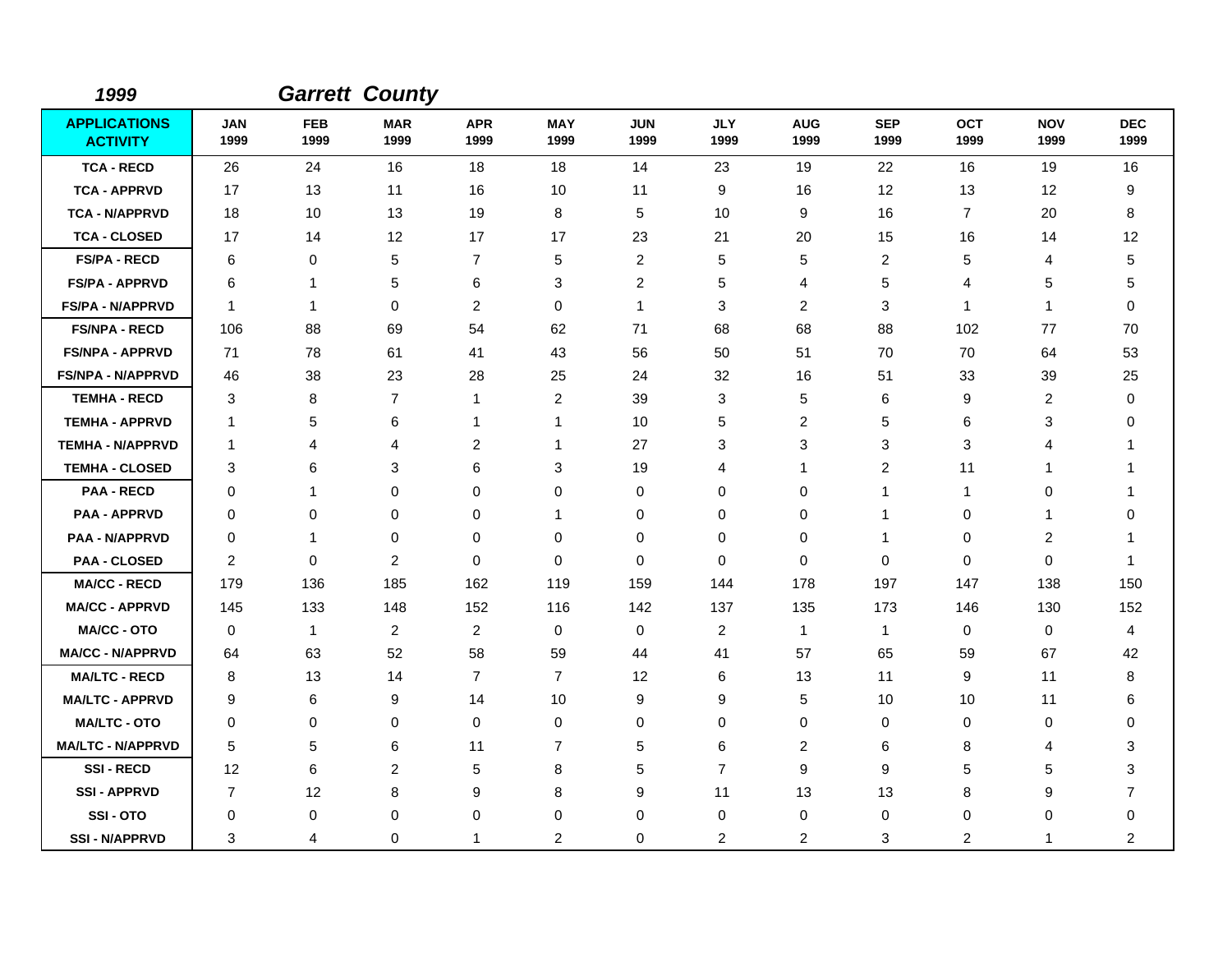| 1999                             |                    |                    | <b>Garrett County</b> |                    |                    |                    |                    |                    |                    |                    |                    |                    |
|----------------------------------|--------------------|--------------------|-----------------------|--------------------|--------------------|--------------------|--------------------|--------------------|--------------------|--------------------|--------------------|--------------------|
| <b>CASELOAD</b><br><b>COUNTS</b> | <b>JAN</b><br>1999 | <b>FEB</b><br>1999 | <b>MAR</b><br>1999    | <b>APR</b><br>1999 | <b>MAY</b><br>1999 | <b>JUN</b><br>1999 | <b>JLY</b><br>1999 | <b>AUG</b><br>1999 | <b>SEP</b><br>1999 | <b>OCT</b><br>1999 | <b>NOV</b><br>1999 | <b>DEC</b><br>1999 |
| <b>TCA - CASE/PAID</b>           | 141                | 138                | 137                   | 131                | 129                | 117                | 107                | 106                | 102                | 102                | 105                | 100                |
| <b>TCA - ADULT/RECIP</b>         | 134                | 136                | 128                   | 120                | 110                | 94                 | 82                 | 81                 | 79                 | 78                 | 79                 | 81                 |
| <b>TCA - CHILD/RECIP</b>         | 246                | 244                | 230                   | 219                | 210                | 197                | 180                | 178                | 167                | 172                | 178                | 179                |
| <b>TCA - TOTAL/RECIP</b>         | 380                | 380                | 358                   | 339                | 320                | 291                | 262                | 259                | 246                | 250                | 257                | 251                |
| <b>TCA - NET/EXPEND</b>          | \$42,123           | \$42,630           | \$45,922              | \$51,261           | \$43,457           | \$34,277           | \$41,142           | \$41,088           | \$30,854           | \$30,567           | \$37,798           | \$37,186           |
| <b>FS/PA - H/HOLD CERT</b>       | 272                | 273                | 274                   | 263                | 263                | 262                | 265                | 257                | 257                | 252                | 258                | 271                |
| <b>FS/PA - H/HOLD PART</b>       | 272                | 273                | 273                   | 262                | 262                | 262                | 265                | 255                | 256                | 252                | 258                | 269                |
| <b>FS/PA - INDVD PART</b>        | 470                | 480                | 480                   | 448                | 447                | 439                | 446                | 400                | 395                | 388                | 400                | 408                |
| <b>FS/NPA - H/HOLD CERT</b>      | 903                | 929                | 925                   | 919                | 891                | 873                | 848                | 829                | 832                | 820                | 813                | 816                |
| <b>FS/NPA - H/HOLD PART</b>      | 899                | 920                | 917                   | 914                | 889                | 869                | 845                | 826                | 827                | 816                | 810                | 815                |
| <b>FS/NPA - INDVD PART</b>       | 2,732              | 2,765              | 2,744                 | 2,718              | 2,637              | 2,562              | 2,468              | 2,404              | 2,382              | 2,331              | 2,302              | 2,327              |
| <b>FS/TOTAL - ISSUED</b>         | \$198,286          | \$208,988          | \$201,152             | \$196,651          | \$190,365          | \$177,464          | \$168,646          | \$167,025          | \$163,236          | \$163,980          | \$165,983          | \$171,813          |
| <b>GPA/PW - CASE/PAID</b>        | $\Omega$           | 0                  | $\Omega$              | $\Omega$           | 0                  | $\Omega$           | 0                  | 0                  | $\Omega$           | $\Omega$           | 0                  | $\Omega$           |
| <b>TEMHA - CASE/PAID</b>         | 38                 | 38                 | 41                    | 37                 | 36                 | 34                 | 45                 | 41                 | 48                 | 42                 | 45                 | 41                 |
| <b>TEMHA - RECIP</b>             | 38                 | 38                 | 41                    | 37                 | 36                 | 34                 | 45                 | 41                 | 48                 | 42                 | 45                 | 41                 |
| <b>TEMHA - NET/EXPEND</b>        | (\$5,009)          | \$29               | \$1,359               | \$4,164            | \$2,012            | \$943              | \$8,966            | (\$141)            | \$6,486            | \$4,728            | (\$6,884)          | \$8,514            |
| <b>PAA - CASE/PAID</b>           | 5                  | 5                  | 3                     | 3                  | 5                  | 4                  | 4                  | 4                  | 4                  | 5                  | 6                  | 6                  |
| <b>PAA - RECIP</b>               | 5                  | 5                  | 3                     | 3                  | 5                  | 4                  | 4                  | 4                  | 4                  | 5                  | 6                  | 6                  |
| <b>PAA - NET/EXPEND</b>          | \$1,714            | \$1,709            | \$1,336               | \$1,336            | \$1,498            | \$1,416            | \$893              | \$1,416            | \$1,416            | \$1,498            | \$1,580            | \$2,405            |
| <b>MA\CC - CUC</b>               | 1,824              | 1,831              | 1,801                 | 1,867              | 1,769              | 1,826              | 1,740              | 1,730              | 1,806              | 1,734              | 1,767              | 1,726              |
| <b>MA\CC - SPEND DOWN</b>        | 22                 | 26                 | 19                    | 27                 | 22                 | 28                 | 28                 | 25                 | 27                 | 20                 | 23                 | 22                 |
| <b>MA\LTC - CUC</b>              | 191                | 189                | 188                   | 190                | 190                | 192                | 196                | 196                | 201                | 201                | 205                | 201                |
| <b>MA\LTC - SPEND DOWN</b>       | $\Omega$           | 0                  | $\mathbf 0$           | $\Omega$           | $\mathbf 0$        | $\Omega$           | $\Omega$           | 0                  | $\Omega$           | $\Omega$           | 0                  | $\Omega$           |
| SSI-CUC                          | 716                | 722                | 723                   | 722                | 724                | 732                | 728                | 729                | 732                | 708                | 711                | 709                |
| <b>TCA - RECONS</b>              | 24                 | 29                 | 13                    | 24                 | 20                 | 13                 | 12                 | 16                 | 14                 | 12                 | 12                 | 10                 |
| <b>PAA - RECONS</b>              | $\Omega$           | $\Omega$           | $\Omega$              | $\mathbf{1}$       | 0                  | $\Omega$           | $\Omega$           | 0                  | $\Omega$           | $\Omega$           | 0                  | 0                  |
| <b>PA/FS - RECONS</b>            | 56                 | 57                 | 46                    | 56                 | 51                 | 37                 | 47                 | 52                 | 40                 | 31                 | 44                 | 56                 |
| <b>NPA/FS - RECONS</b>           | 167                | 132                | 159                   | 141                | 131                | 115                | 136                | 136                | 112                | 137                | 119                | 128                |
| <b>MA/CC - RECONS</b>            | 240                | 236                | 183                   | 302                | 257                | 262                | 239                | 238                | 212                | 216                | 180                | 198                |
| <b>MA/LTC - RECONS</b>           | 9                  | 11                 | $\overline{7}$        | 9                  | 11                 | 14                 | 9                  | 9                  | 8                  | 8                  | 8                  | 12                 |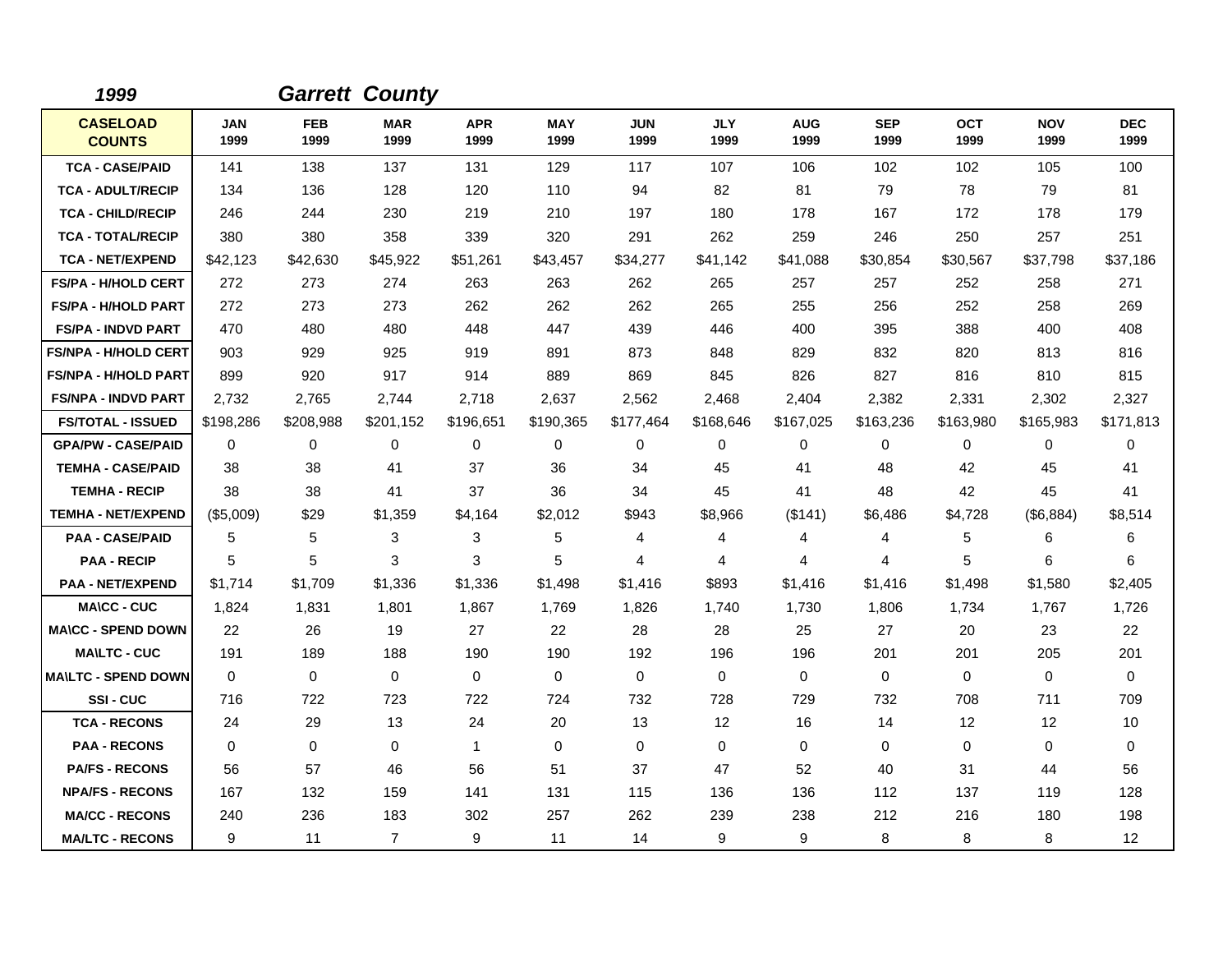| 2000                                   |                    |                    | <b>Garrett County</b>   |                    |                    |                    |                    |                    |                    |                    |                    |                    |
|----------------------------------------|--------------------|--------------------|-------------------------|--------------------|--------------------|--------------------|--------------------|--------------------|--------------------|--------------------|--------------------|--------------------|
| <b>APPLICATIONS</b><br><b>ACTIVITY</b> | <b>JAN</b><br>2000 | <b>FEB</b><br>2000 | <b>MAR</b><br>2000      | <b>APR</b><br>2000 | <b>MAY</b><br>2000 | <b>JUN</b><br>2000 | <b>JLY</b><br>2000 | <b>AUG</b><br>2000 | <b>SEP</b><br>2000 | <b>OCT</b><br>2000 | <b>NOV</b><br>2000 | <b>DEC</b><br>2000 |
| <b>TCA - RECD</b>                      | 19                 | 5                  | 17                      | 18                 | 17                 | 15                 | 13                 | 17                 | 19                 | 16                 | 17                 | 13                 |
| <b>TCA - APPRVD</b>                    | 14                 | 8                  | $\overline{7}$          | 9                  | 8                  | 13                 | $\overline{7}$     | 15                 | 8                  | 13                 | 6                  | 3                  |
| <b>TCA - N/APPRVD</b>                  | 15                 | $12 \,$            | $\overline{2}$          | 10                 | 9                  | 16                 | 11                 | 8                  | 9                  | 12                 | 20                 | 10                 |
| <b>TCA - CLOSED</b>                    | 9                  | 12                 | 12                      | 17                 | 14                 | 15                 | 11                 | 10                 | 8                  | 10                 | 14                 | 14                 |
| <b>FS/PA - RECD</b>                    | 6                  | 2                  | 26                      | 3                  | 6                  | 5                  | 4                  | 7                  | $\overline{7}$     | 5                  | $\mathbf{1}$       | 6                  |
| <b>FS/PA - APPRVD</b>                  | 8                  | 2                  | 18                      | 3                  | 4                  | 5                  | 3                  | 5                  | 8                  | $\overline{7}$     | $\overline{2}$     | 8                  |
| <b>FS/PA - N/APPRVD</b>                | 3                  | $\mathbf{1}$       | 6                       | 3                  | 0                  | $\overline{c}$     | $\overline{c}$     | $\mathbf{1}$       | 2                  | 2                  | $\mathbf{1}$       | 1                  |
| <b>FS/NPA - RECD</b>                   | 76                 | 80                 | 54                      | 51                 | 70                 | 62                 | 73                 | 82                 | 65                 | 78                 | 82                 | 74                 |
| <b>FS/NPA - APPRVD</b>                 | 54                 | 56                 | 56                      | 28                 | 60                 | 53                 | 48                 | 71                 | 48                 | 69                 | 61                 | 56                 |
| <b>FS/NPA - N/APPRVD</b>               | 35                 | 35                 | 32                      | 18                 | 29                 | 38                 | 27                 | 38                 | 35                 | 46                 | 30                 | 40                 |
| <b>TEMHA - RECD</b>                    | 6                  | 5                  | 3                       | 4                  | 6                  | 5                  | $\mathbf 0$        | 3                  | $\overline{7}$     | 4                  | 4                  | 5                  |
| <b>TEMHA - APPRVD</b>                  | $\overline{c}$     | 2                  | $\overline{c}$          | 3                  | $\overline{c}$     | 4                  | 1                  | $\overline{c}$     | 3                  | 4                  | $\overline{c}$     | 2                  |
| <b>TEMHA - N/APPRVD</b>                | 2                  | 3                  | 6                       | 3                  | 1                  | 3                  | $\overline{c}$     | 0                  | 2                  | 6                  | $\mathbf{1}$       | 8                  |
| <b>TEMHA - CLOSED</b>                  | 3                  | 4                  | 1                       | 7                  | 3                  | 2                  | 6                  | 3                  | 3                  | 4                  | $\Omega$           | $\mathbf{1}$       |
| <b>PAA - RECD</b>                      | 0                  | 0                  | 1                       | 0                  | $\mathbf 0$        | $\mathbf 0$        | $\mathbf 0$        | 0                  | $\overline{c}$     | 0                  | 0                  | 0                  |
| <b>PAA - APPRVD</b>                    | 0                  | 0                  | $\overline{\mathbf{c}}$ | 0                  | 0                  | 0                  | 0                  | 0                  | $\mathbf{1}$       | $\mathbf{1}$       | 0                  | 0                  |
| <b>PAA - N/APPRVD</b>                  | $\Omega$           | 0                  | 0                       | 0                  | $\mathbf 0$        | 0                  | $\mathbf 0$        | 0                  | $\mathbf 0$        | 0                  | 0                  | $\Omega$           |
| <b>PAA - CLOSED</b>                    | $\mathbf{1}$       | $\mathbf 0$        | $\overline{c}$          | 0                  | $\mathbf 0$        | $\mathbf 0$        | $\mathbf 0$        | 1                  | $\mathbf 0$        | 0                  | $\mathbf 0$        | 0                  |
| <b>MA/CC - RECD</b>                    | 154                | 175                | 150                     | 149                | 134                | 168                | 146                | 169                | 149                | 160                | 160                | 150                |
| <b>MA/CC - APPRVD</b>                  | 155                | 139                | 145                     | 132                | 118                | 143                | 110                | 148                | 139                | 115                | 129                | 125                |
| <b>MA/CC - OTO</b>                     | $\overline{1}$     | $\mathbf{1}$       | $\mathbf{1}$            | 0                  | 0                  | $\mathbf 0$        | 0                  | $\mathbf{1}$       | 0                  | 0                  | 0                  | $\overline{c}$     |
| <b>MA/CC - N/APPRVD</b>                | 52                 | 64                 | 72                      | 48                 | 45                 | 62                 | 52                 | 72                 | 40                 | 52                 | 70                 | 50                 |
| <b>MA/LTC - RECD</b>                   | 9                  | 5                  | 12                      | 6                  | 8                  | 5                  | 9                  | 5                  | 3                  | 9                  | 4                  | 6                  |
| <b>MA/LTC - APPRVD</b>                 | 9                  | 6                  | 11                      | 10                 | 13                 | 3                  | 4                  | 7                  | 5                  | 12                 | 8                  | 1                  |
| <b>MA/LTC - OTO</b>                    | $\Omega$           | $\mathbf 0$        | 0                       | 0                  | 0                  | 0                  | 0                  | $\Omega$           | 0                  | 0                  | 0                  | $\Omega$           |
| <b>MA/LTC - N/APPRVD</b>               | $\overline{7}$     | 4                  | 17                      | 10                 | $\overline{7}$     | 4                  | 5                  | 5                  | 4                  | 7                  | 3                  | 7                  |
| <b>SSI-RECD</b>                        | 3                  | 8                  | $\overline{4}$          | 6                  | 1                  | 5                  | 1                  | 10                 | $\overline{7}$     | 5                  | $\overline{7}$     | 4                  |
| <b>SSI - APPRVD</b>                    | 7                  | 10                 | 9                       | 11                 | 4                  | 9                  | 4                  | 18                 | 10                 | 6                  | 9                  | 14                 |
| SSI-OTO                                | 0                  | 1                  | 1                       | 0                  | $\mathbf 0$        | $\mathbf 0$        | $\mathbf 0$        | 0                  | 0                  | 0                  | 0                  | 0                  |
| <b>SSI - N/APPRVD</b>                  | 2                  | 3                  | 3                       | 4                  | 3                  | $\overline{c}$     | $\mathbf 0$        | $\overline{c}$     | $\mathbf 0$        | 4                  | 5                  | 8                  |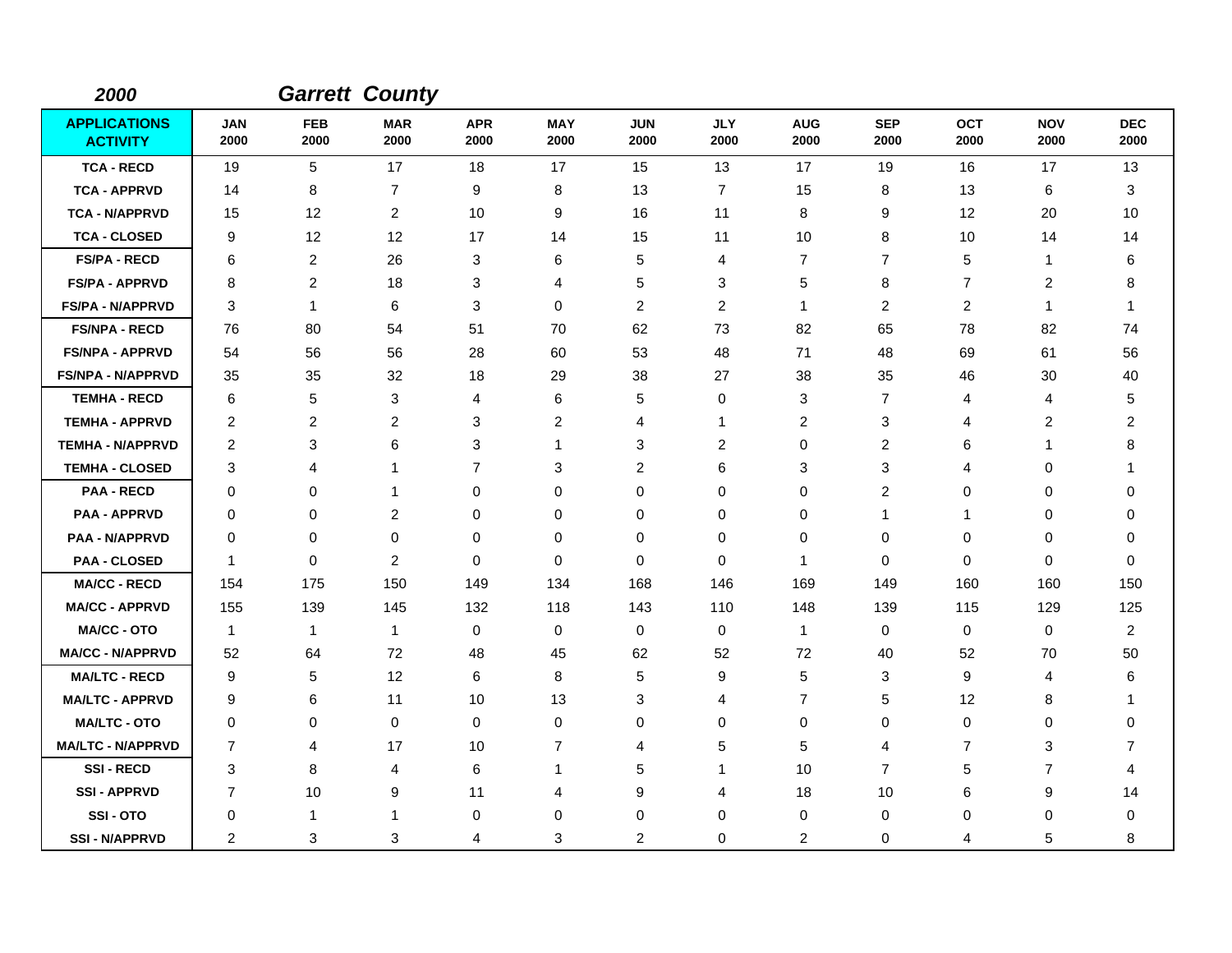| 2000                             |                    |                    | <b>Garrett County</b> |                    |                    |                    |                    |                    |                    |                    |                    |                    |
|----------------------------------|--------------------|--------------------|-----------------------|--------------------|--------------------|--------------------|--------------------|--------------------|--------------------|--------------------|--------------------|--------------------|
| <b>CASELOAD</b><br><b>COUNTS</b> | <b>JAN</b><br>2000 | <b>FEB</b><br>2000 | <b>MAR</b><br>2000    | <b>APR</b><br>2000 | <b>MAY</b><br>2000 | <b>JUN</b><br>2000 | <b>JLY</b><br>2000 | <b>AUG</b><br>2000 | <b>SEP</b><br>2000 | <b>OCT</b><br>2000 | <b>NOV</b><br>2000 | <b>DEC</b><br>2000 |
| <b>TCA - CASE/PAID</b>           | 109                | 106                | 98                    | 93                 | 91                 | 89                 | 88                 | 97                 | 96                 | 100                | 87                 | 76                 |
| <b>TCA - ADULT/RECIP</b>         | 86                 | 79                 | 66                    | 66                 | 69                 | 72                 | 77                 | 84                 | 80                 | 86                 | 71                 | 57                 |
| <b>TCA - CHILD/RECIP</b>         | 167                | 164                | 161                   | 152                | 148                | 149                | 155                | 158                | 160                | 175                | 150                | 127                |
| <b>TCA - TOTAL/RECIP</b>         | 253                | 243                | 227                   | 218                | 217                | 221                | 232                | 242                | 240                | 261                | 221                | 184                |
| <b>TCA - NET/EXPEND</b>          | \$31,676           | \$31,181           | \$41,933              | \$31,016           | \$31,253           | \$24,984           | \$40,820           | \$23,052           | \$30,390           | \$34,927           | \$30,125           | \$31,257           |
| <b>FS/PA - H/HOLD CERT</b>       | 276                | 277                | 278                   | 268                | 266                | 270                | 275                | 272                | 278                | 283                | 278                | 281                |
| <b>FS/PA - H/HOLD PART</b>       | 276                | 277                | 276                   | 267                | 264                | 270                | 275                | 271                | 278                | 283                | 278                | 281                |
| <b>FS/PA - INDVD PART</b>        | 423                | 426                | 417                   | 397                | 388                | 401                | 402                | 400                | 416                | 423                | 410                | 414                |
| <b>FS/NPA - H/HOLD CERT</b>      | 806                | 800                | 797                   | 765                | 748                | 722                | 687                | 689                | 673                | 677                | 688                | 692                |
| <b>FS/NPA - H/HOLD PART</b>      | 803                | 799                | 794                   | 764                | 746                | 718                | 685                | 688                | 670                | 673                | 688                | 690                |
| <b>FS/NPA - INDVD PART</b>       | 2,302              | 2,294              | 2,282                 | 2,185              | 2,147              | 2,028              | 1,930              | 1,909              | 1,856              | 1,884              | 1,921              | 1,953              |
| <b>FS/TOTAL - ISSUED</b>         | \$169,530          | \$174,938          | \$172,546             | \$165,195          | \$158,052          | \$150,208          | \$140,468          | \$142,057          | \$138,552          | \$144,063          | \$145,199          | \$150,753          |
| <b>GPA/PW - CASE/PAID</b>        | $\Omega$           | $\Omega$           | $\Omega$              | $\Omega$           | 0                  | $\Omega$           | 0                  | 0                  | $\Omega$           | $\Omega$           | 0                  | $\Omega$           |
| <b>TEMHA - CASE/PAID</b>         | 39                 | 40                 | 41                    | 36                 | 37                 | 37                 | 43                 | 35                 | 35                 | 34                 | 36                 | 35                 |
| <b>TEMHA - RECIP</b>             | 39                 | 40                 | 41                    | 36                 | 37                 | 37                 | 43                 | 35                 | 35                 | 34                 | 36                 | 35                 |
| <b>TEMHA - NET/EXPEND</b>        | (\$837)            | (\$3,071)          | \$6,066               | \$2,848            | \$2,781            | \$5,113            | \$707              | \$2,508            | \$943              | (\$111)            | \$2,144            | \$5,116            |
| <b>PAA - CASE/PAID</b>           | 5                  | 5                  | 6                     | 5                  | 5                  | 5                  | 5                  | 4                  | 5                  | $\overline{7}$     | 6                  | 7                  |
| <b>PAA - RECIP</b>               | 5                  | 5                  | 6                     | 5                  | 5                  | 5                  | 5                  | 4                  | 5                  | $\overline{7}$     | 6                  | $\overline{7}$     |
| <b>PAA - NET/EXPEND</b>          | \$2,486            | \$2,474            | \$1,556               | \$1,474            | \$1,473            | \$1,474            | \$1,474            | \$1,392            | \$1,474            | \$1,589            | \$1,507            | \$1,606            |
| <b>MA\CC - CUC</b>               | 1,780              | 1,854              | 1,826                 | 1,874              | 1,838              | 1,910              | 1,814              | 1,801              | 1,885              | 1,816              | 1,903              | 1,884              |
| <b>MA\CC - SPEND DOWN</b>        | 22                 | 32                 | 25                    | 27                 | 15                 | 22                 | 18                 | 15                 | 18                 | 15                 | 19                 | 16                 |
| <b>MA\LTC - CUC</b>              | 203                | 206                | 206                   | 205                | 207                | 206                | 203                | 205                | 208                | 217                | 217                | 210                |
| <b>MA\LTC - SPEND DOWN</b>       | $\Omega$           | $\Omega$           | $\mathbf 0$           | $\mathbf{0}$       | $\mathbf 0$        | $\Omega$           | $\Omega$           | 0                  | $\Omega$           | $\Omega$           | 0                  | 0                  |
| SSI-CUC                          | 709                | 713                | 701                   | 707                | 699                | 711                | 706                | 724                | 733                | 726                | 733                | 729                |
| <b>TCA - RECONS</b>              | 12                 | 17                 | 19                    | 5                  | 15                 | 8                  | 4                  | 9                  | 14                 | 11                 | 7                  | 7                  |
| <b>PAA - RECONS</b>              | $\mathbf{0}$       | 0                  | $\Omega$              | $\Omega$           | $\mathbf{1}$       | $\Omega$           | $\Omega$           | $\Omega$           | $\Omega$           | $\Omega$           | $\Omega$           | 0                  |
| <b>PA/FS - RECONS</b>            | 56                 | 45                 | 62                    | 30                 | 47                 | 42                 | 40                 | 45                 | 42                 | 27                 | 46                 | 42                 |
| <b>NPA/FS - RECONS</b>           | 129                | 133                | 124                   | 125                | 105                | 103                | 124                | 118                | 80                 | 119                | 107                | 90                 |
| <b>MA/CC - RECONS</b>            | 261                | 235                | 243                   | 258                | 235                | 269                | 235                | 237                | 207                | 251                | 176                | 165                |
| <b>MA/LTC - RECONS</b>           | 8                  | 11                 | 12                    | 9                  | 8                  | 14                 | 5                  | 18                 | 4                  | 11                 | 4                  | $\overline{7}$     |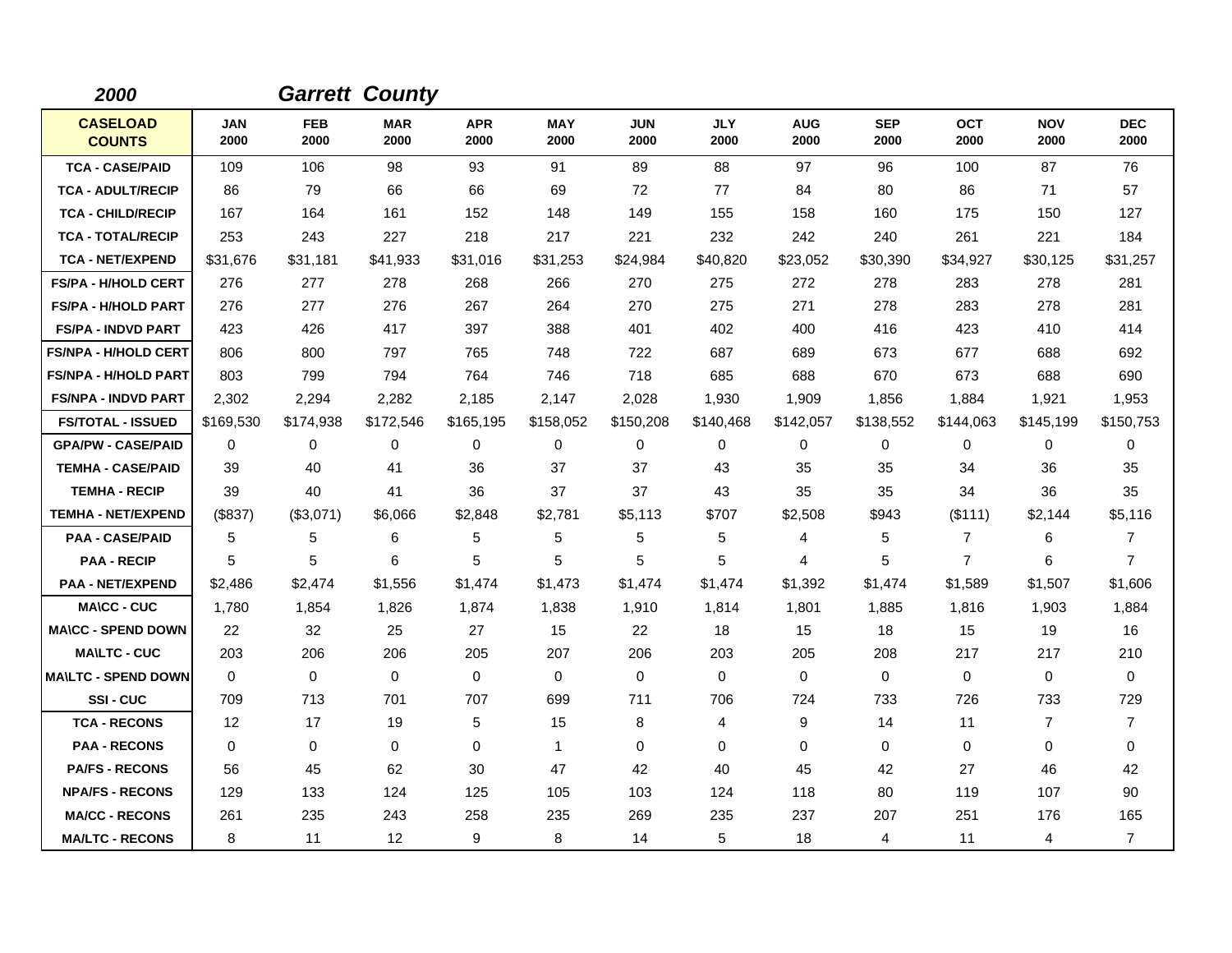| 2001                                   |                    |                    | <b>Garrett County</b> |                    |                    |                    |                    |                    |                    |                    |                    |                    |
|----------------------------------------|--------------------|--------------------|-----------------------|--------------------|--------------------|--------------------|--------------------|--------------------|--------------------|--------------------|--------------------|--------------------|
| <b>APPLICATIONS</b><br><b>ACTIVITY</b> | <b>JAN</b><br>2001 | <b>FEB</b><br>2001 | <b>MAR</b><br>2001    | <b>APR</b><br>2001 | <b>MAY</b><br>2001 | <b>JUN</b><br>2001 | <b>JLY</b><br>2001 | <b>AUG</b><br>2001 | <b>SEP</b><br>2001 | <b>OCT</b><br>2001 | <b>NOV</b><br>2001 | <b>DEC</b><br>2001 |
| <b>TCA - RECD</b>                      | 10                 | 12                 | 16                    | 11                 | 22                 | 18                 | 18                 | 17                 | 17                 | 13                 | 22                 | 20                 |
| <b>TCA - APPRVD</b>                    | 9                  | 8                  | 5                     | 6                  | 13                 | 8                  | 11                 | 6                  | 6                  | 14                 | 11                 | 14                 |
| <b>TCA - N/APPRVD</b>                  | 7                  | 10                 | 11                    | $\overline{7}$     | 14                 | 17                 | 13                 | 13                 | 11                 | 4                  | 9                  | 11                 |
| <b>TCA - CLOSED</b>                    | 6                  | 8                  | 12                    | 11                 | 15                 | 10                 | 10                 | 8                  | 9                  | 10                 | $\overline{7}$     | 5                  |
| <b>FS/PA - RECD</b>                    | 8                  | 4                  | 10                    | 2                  | 8                  | 8                  | 4                  | 10                 | 3                  | 9                  | 5                  | 5                  |
| <b>FS/PA - APPRVD</b>                  | 9                  | 5                  | 9                     | $\overline{c}$     | 9                  | 13                 | 3                  | 6                  | 6                  | 13                 | 9                  | 5                  |
| <b>FS/PA - N/APPRVD</b>                | 2                  | $\mathbf 0$        | $\overline{2}$        | 3                  | $\overline{2}$     | $\overline{c}$     | 0                  | $\mathbf{1}$       | $\mathbf{1}$       | 0                  | $\mathbf{1}$       | 0                  |
| <b>FS/NPA - RECD</b>                   | 95                 | 61                 | 51                    | 61                 | 54                 | 54                 | 62                 | 73                 | 78                 | 99                 | 88                 | 62                 |
| <b>FS/NPA - APPRVD</b>                 | 75                 | 59                 | 40                    | 45                 | 50                 | 40                 | 45                 | 61                 | 45                 | 78                 | 75                 | 61                 |
| <b>FS/NPA - N/APPRVD</b>               | 52                 | 30                 | 15                    | 19                 | 18                 | 24                 | 30                 | 29                 | 34                 | 43                 | 33                 | 22                 |
| <b>TEMHA - RECD</b>                    | 10                 | 5                  | 4                     | 3                  | 3                  | 5                  | 5                  | 6                  | 12                 | 5                  | 5                  | 1                  |
| <b>TEMHA - APPRVD</b>                  | 4                  | 4                  | 5                     | 4                  | $\overline{c}$     | $\overline{c}$     | 4                  | $\overline{c}$     | $\overline{c}$     | 4                  | $\overline{4}$     | 3                  |
| <b>TEMHA - N/APPRVD</b>                | 4                  | 3                  | 3                     | 3                  | $\mathbf{1}$       | $\overline{c}$     | 3                  | 3                  | 5                  | 8                  | $\overline{2}$     | 2                  |
| <b>TEMHA - CLOSED</b>                  | $\overline{7}$     | 3                  | 3                     | 3                  | 5                  | 3                  | 5                  | 4                  | 1                  | 1                  | $\overline{c}$     | 1                  |
| <b>PAA - RECD</b>                      | $\mathbf 0$        | $\mathbf 0$        | 0                     | 0                  | $\sqrt{3}$         | 1                  | $\mathbf 0$        | 0                  | $\mathbf 0$        | 0                  | 0                  | 0                  |
| <b>PAA - APPRVD</b>                    | 0                  | 0                  | 0                     | 0                  | $\mathbf 1$        | $\overline{c}$     | 0                  | 0                  | $\mathbf 0$        | 0                  | $\mathbf{1}$       | 0                  |
| <b>PAA - N/APPRVD</b>                  | $\Omega$           | 0                  | 0                     | 0                  | $\mathbf 1$        | $\mathbf 0$        | $\mathbf 0$        | 0                  | 0                  | 0                  | 0                  | 0                  |
| <b>PAA - CLOSED</b>                    | $\Omega$           | -1                 | $\mathbf 0$           | 0                  | $\mathbf 1$        | $\mathbf 0$        | $\mathbf 0$        | 0                  | $\mathbf 0$        | 0                  | 1                  | 1                  |
| <b>MA/CC - RECD</b>                    | 154                | 150                | 165                   | 148                | 158                | 138                | 139                | 137                | 141                | 141                | 125                | 106                |
| <b>MA/CC - APPRVD</b>                  | 128                | 144                | 133                   | 115                | 145                | 125                | 120                | 133                | 100                | 119                | 125                | 90                 |
| <b>MA/CC - OTO</b>                     | $\mathbf 0$        | 2                  | 0                     | 0                  | $\mathbf{1}$       | $\mathbf{1}$       | $\mathbf 0$        | 0                  | $\mathbf 0$        | 0                  | 3                  | -1                 |
| <b>MA/CC - N/APPRVD</b>                | 60                 | 55                 | 44                    | 54                 | 68                 | 57                 | 38                 | 39                 | 48                 | 59                 | 54                 | 36                 |
| <b>MA/LTC - RECD</b>                   | $\overline{7}$     | 2                  | 12                    | 14                 | 6                  | 12                 | 3                  | $\overline{7}$     | 4                  | 12                 | $\overline{7}$     | 13                 |
| <b>MA/LTC - APPRVD</b>                 | 8                  | 6                  | 8                     | $\mathbf{1}$       | $\overline{7}$     | 8                  | 9                  | 8                  | 4                  | 4                  | 3                  | 6                  |
| <b>MA/LTC - OTO</b>                    | 0                  | $\mathbf 0$        | 0                     | 0                  | 0                  | 0                  | 0                  | 0                  | 0                  | 0                  | 0                  | 0                  |
| <b>MA/LTC - N/APPRVD</b>               | 3                  | 4                  | 3                     | 4                  | 9                  | 13                 | 6                  | $\overline{7}$     | 4                  | 3                  | $\overline{2}$     | 8                  |
| <b>SSI-RECD</b>                        | 4                  | 8                  | 8                     | 2                  | 6                  | 5                  | $\overline{7}$     | 5                  | 4                  | 7                  | $\overline{2}$     | 6                  |
| <b>SSI-APPRVD</b>                      | 6                  | 14                 | 11                    | 4                  | 6                  | 10                 | 10                 | 11                 | 5                  | 10                 | 3                  | 8                  |
| SSI-OTO                                | $\Omega$           | 0                  | 0                     | 0                  | $\mathbf 0$        | 0                  | $\mathbf 0$        | 0                  | $\mathbf 0$        | 0                  | 0                  | 0                  |
| <b>SSI - N/APPRVD</b>                  | $\overline{2}$     | 0                  | 4                     | 1                  | $\mathbf 0$        | $\overline{c}$     | 3                  | $\overline{c}$     | 1                  | 3                  | $\mathbf{1}$       | $\overline{c}$     |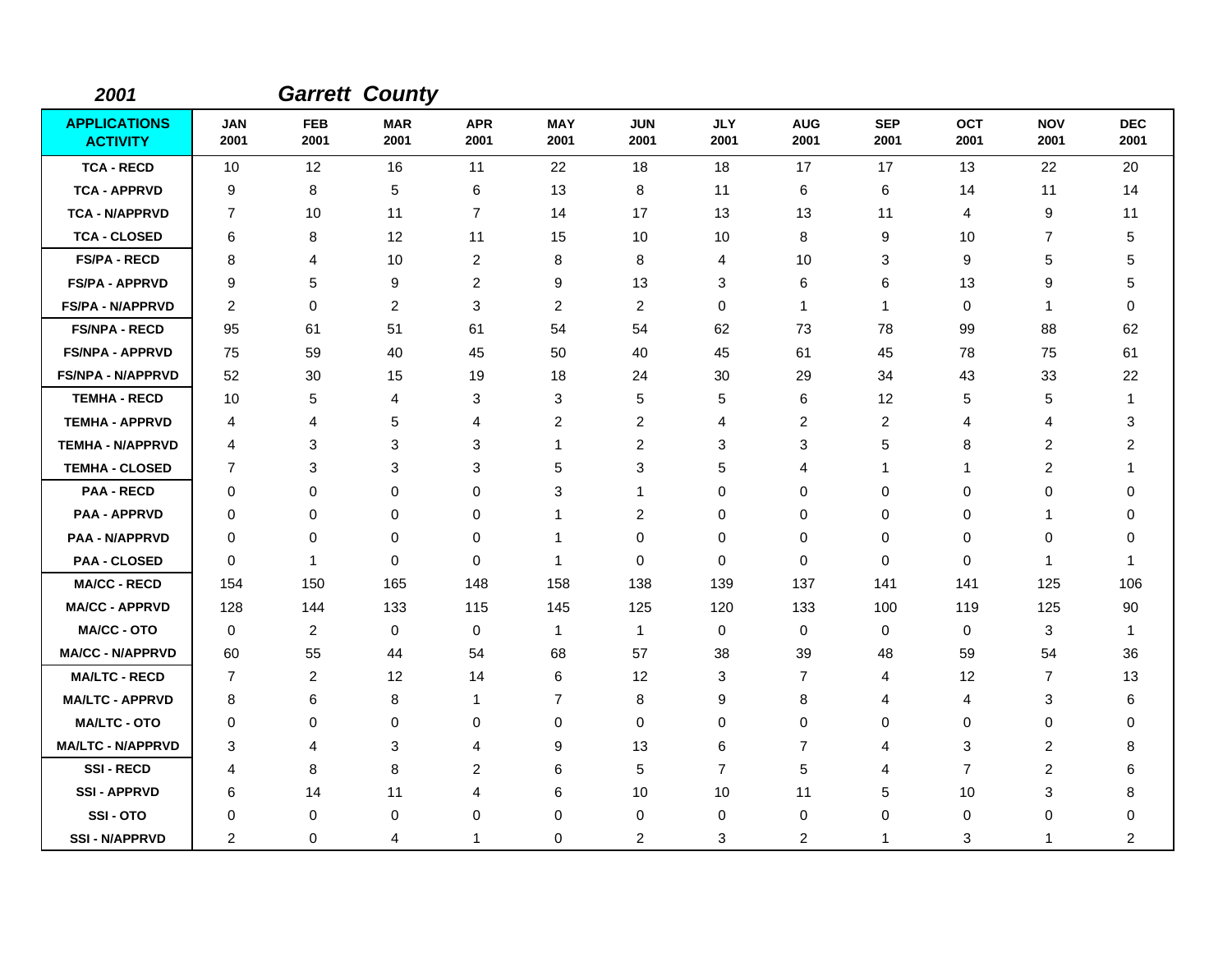| 2001                             |                    |                    | <b>Garrett County</b> |                    |                    |                    |                    |                    |                    |                    |                    |                    |
|----------------------------------|--------------------|--------------------|-----------------------|--------------------|--------------------|--------------------|--------------------|--------------------|--------------------|--------------------|--------------------|--------------------|
| <b>CASELOAD</b><br><b>COUNTS</b> | <b>JAN</b><br>2001 | <b>FEB</b><br>2001 | <b>MAR</b><br>2001    | <b>APR</b><br>2001 | <b>MAY</b><br>2001 | <b>JUN</b><br>2001 | <b>JLY</b><br>2001 | <b>AUG</b><br>2001 | <b>SEP</b><br>2001 | <b>OCT</b><br>2001 | <b>NOV</b><br>2001 | <b>DEC</b><br>2001 |
| <b>TCA - CASE/PAID</b>           | 85                 | 81                 | 74                    | 75                 | 75                 | 72                 | 77                 | 68                 | 68                 | 76                 | 79                 | 89                 |
| <b>TCA - ADULT/RECIP</b>         | 71                 | 68                 | 60                    | 59                 | 58                 | 59                 | 65                 | 50                 | 49                 | 55                 | 59                 | 73                 |
| <b>TCA - CHILD/RECIP</b>         | 135                | 130                | 122                   | 121                | 120                | 116                | 121                | 105                | 110                | 113                | 121                | 123                |
| <b>TCA - TOTAL/RECIP</b>         | 206                | 198                | 182                   | 180                | 178                | 175                | 186                | 155                | 159                | 168                | 180                | 196                |
| <b>TCA - NET/EXPEND</b>          | \$26,159           | \$24,645           | \$23,669              | \$26,198           | \$21,784           | \$19,137           | \$24,203           | \$20,268           | \$25,214           | \$21,759           | \$24,242           | \$35,863           |
| <b>FS/PA - H/HOLD CERT</b>       | 285                | 285                | 276                   | 272                | 264                | 283                | 271                | 264                | 268                | 274                | 279                | 284                |
| <b>FS/PA - H/HOLD PART</b>       | 285                | 285                | 275                   | 272                | 263                | 281                | 271                | 263                | 268                | 273                | 279                | 283                |
| <b>FS/PA - INDVD PART</b>        | 433                | 434                | 400                   | 391                | 365                | 410                | 401                | 375                | 399                | 390                | 396                | 404                |
| <b>FS/NPA - H/HOLD CERT</b>      | 696                | 694                | 695                   | 675                | 683                | 654                | 645                | 646                | 640                | 659                | 673                | 689                |
| <b>FS/NPA - H/HOLD PART</b>      | 693                | 690                | 693                   | 672                | 681                | 649                | 643                | 643                | 633                | 656                | 666                | 686                |
| <b>FS/NPA - INDVD PART</b>       | 1,979              | 1,960              | 1,984                 | 1,923              | 1,929              | 1,843              | 1,809              | 1,818              | 1,774              | 1,825              | 1,871              | 1,941              |
| <b>FS/TOTAL - ISSUED</b>         | \$153,947          | \$155,754          | \$149,344             | \$143,372          | \$143,917          | \$139,900          | \$135,935          | \$131,975          | \$129,465          | \$139,467          | \$141,082          | \$147,753          |
| <b>GPA/PW - CASE/PAID</b>        | 0                  | 0                  | 0                     | 0                  | 0                  | 0                  | $\mathbf 0$        | 0                  | $\mathbf 0$        | 0                  | 0                  | 0                  |
| <b>TEMHA - CASE/PAID</b>         | 34                 | 38                 | 39                    | 39                 | 35                 | 29                 | 38                 | 31                 | 32                 | 36                 | 40                 | 41                 |
| <b>TEMHA - RECIP</b>             | 34                 | 38                 | 39                    | 39                 | 35                 | 29                 | 38                 | 31                 | 32                 | 36                 | 40                 | 41                 |
| <b>TEMHA - NET/EXPEND</b>        | (\$3,092)          | \$7,794            | \$5,148               | \$5,126            | \$3,696            | \$3,816            | \$5,643            | \$576              | \$7,907            | \$2,110            | \$5,674            | \$12,677           |
| <b>PAA - CASE/PAID</b>           | 6                  | 6                  | 6                     | 6                  | 6                  | 8                  | 9                  | 8                  | 8                  | 8                  | 9                  | 7                  |
| <b>PAA - RECIP</b>               | 6                  | 6                  | 6                     | 6                  | 6                  | 8                  | 9                  | 8                  | 8                  | 8                  | 9                  | $\overline{7}$     |
| <b>PAA - NET/EXPEND</b>          | \$1,988            | \$1,988            | \$1,988               | \$1,844            | \$1,844            | \$2,008            | \$2,776            | \$2,349            | \$2,349            | \$2,348            | \$2,430            | \$2,266            |
| <b>MA\CC - CUC</b>               | 1,890              | 1,982              | 1,946                 | 1,995              | 1,947              | 2,008              | 1,942              | 1,934              | 1,995              | 1,933              | 2,010              | 1,921              |
| <b>MA\CC - SPEND DOWN</b>        | 19                 | 24                 | 19                    | 23                 | 18                 | 22                 | 18                 | 20                 | 20                 | 17                 | 17                 | 12                 |
| <b>MA\LTC - CUC</b>              | 209                | 211                | 210                   | 205                | 201                | 208                | 206                | 214                | 212                | 202                | 204                | 201                |
| <b>MA\LTC - SPEND DOWN</b>       | $\mathbf 0$        | 0                  | $\mathbf 0$           | $\mathbf 0$        | $\mathbf 0$        | $\mathbf 0$        | $\mathbf 0$        | 0                  | $\mathbf 0$        | 0                  | 0                  | 0                  |
| <b>SSI-CUC</b>                   | 726                | 729                | 705                   | 702                | 699                | 704                | 699                | 703                | 706                | 702                | 700                | 699                |
| <b>TCA - RECONS</b>              | 8                  | $\overline{7}$     | $\overline{7}$        | $\overline{4}$     | 12                 | 4                  | 9                  | 6                  | 6                  | 8                  | 5                  | 6                  |
| <b>PAA - RECONS</b>              | 0                  | 0                  | $\mathbf 0$           | $\mathbf{1}$       | $\mathbf 0$        | $\mathbf 0$        | $\mathbf 0$        | 0                  | $\mathbf 0$        | $\Omega$           | 0                  | 0                  |
| <b>PA/FS - RECONS</b>            | 45                 | 36                 | 36                    | 34                 | 50                 | 35                 | 44                 | 44                 | 29                 | 39                 | 50                 | 44                 |
| <b>NPA/FS - RECONS</b>           | 93                 | 103                | 109                   | 90                 | 97                 | 93                 | 101                | 100                | 73                 | 111                | 99                 | 84                 |
| <b>MA/CC - RECONS</b>            | 296                | 220                | 224                   | 166                | 317                | 287                | 250                | 263                | 329                | 214                | 180                | 235                |
| <b>MA/LTC - RECONS</b>           | 16                 | 8                  | 15                    | 10                 | 10                 | 14                 | $\overline{7}$     | 13                 | 14                 | 3                  | 3                  | 14                 |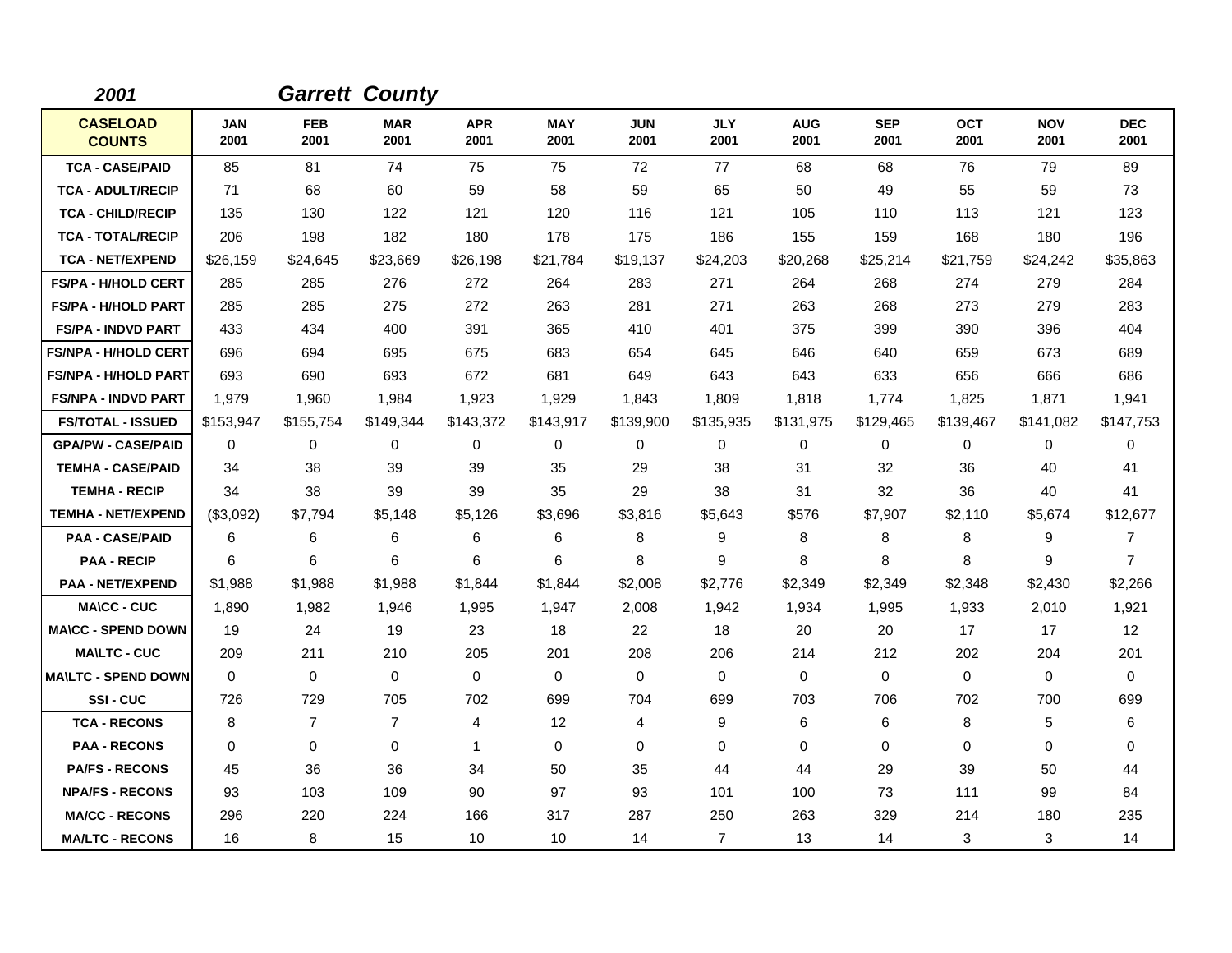| 2002                                   |                    |                    | <b>Garrett County</b> |                         |                    |                    |                         |                    |                    |                    |                    |                    |
|----------------------------------------|--------------------|--------------------|-----------------------|-------------------------|--------------------|--------------------|-------------------------|--------------------|--------------------|--------------------|--------------------|--------------------|
| <b>APPLICATIONS</b><br><b>ACTIVITY</b> | <b>JAN</b><br>2002 | <b>FEB</b><br>2002 | <b>MAR</b><br>2002    | <b>APR</b><br>2002      | <b>MAY</b><br>2002 | <b>JUN</b><br>2002 | <b>JLY</b><br>2002      | <b>AUG</b><br>2002 | <b>SEP</b><br>2002 | <b>OCT</b><br>2002 | <b>NOV</b><br>2002 | <b>DEC</b><br>2002 |
| <b>TCA - RECD</b>                      | 23                 | 11                 | 11                    | 10                      | $\overline{7}$     | 9                  | 13                      | 19                 | 22                 | 17                 | 25                 | 10                 |
| <b>TCA - APPRVD</b>                    | $\overline{7}$     | 6                  | 3                     | 3                       | 6                  | 4                  | 4                       | 12                 | 12                 | 11                 | 10                 | 12                 |
| <b>TCA - N/APPRVD</b>                  | 21                 | 12                 | 9                     | 11                      | 6                  | 8                  | 6                       | 9                  | 13                 | 18                 | 10                 | 15                 |
| <b>TCA - CLOSED</b>                    | 6                  | 10                 | 12                    | 5                       | 11                 | $\overline{7}$     | 17                      | 9                  | $\overline{7}$     | 11                 | 10                 | 9                  |
| <b>FS/PA - RECD</b>                    | 4                  | 5                  | $\overline{7}$        | -1                      | 3                  | $\overline{7}$     | 5                       | 8                  | 8                  | 6                  | 3                  | $\overline{2}$     |
| <b>FS/PA - APPRVD</b>                  | $\overline{7}$     | 5                  | $\overline{7}$        | 0                       | 6                  | 9                  | 5                       | 9                  | 7                  | 8                  | 5                  | 3                  |
| <b>FS/PA - N/APPRVD</b>                | $\overline{1}$     | $\mathbf{1}$       | $\overline{1}$        | $\Omega$                | $\mathbf 1$        | $\mathbf{1}$       | $\mathbf{1}$            | 0                  | $\mathbf 1$        | 3                  | 2                  | 0                  |
| <b>FS/NPA - RECD</b>                   | 101                | 45                 | 51                    | 48                      | 45                 | 73                 | 72                      | 73                 | 83                 | 86                 | 94                 | 76                 |
| <b>FS/NPA - APPRVD</b>                 | 80                 | 38                 | 46                    | 31                      | 35                 | 49                 | 51                      | 63                 | 55                 | 71                 | 56                 | 70                 |
| <b>FS/NPA - N/APPRVD</b>               | 38                 | 21                 | 27                    | 15                      | 20                 | 27                 | 37                      | 37                 | 19                 | 37                 | 31                 | 33                 |
| <b>TEMHA - RECD</b>                    | 8                  | 4                  | 4                     | 5                       | $\overline{2}$     | 8                  | 5                       | 5                  | 3                  | 6                  | $\overline{4}$     | 42                 |
| <b>TEMHA - APPRVD</b>                  | 5                  | 3                  | $\mathbf 1$           | $\overline{\mathbf{c}}$ | 5                  | 3                  | 3                       | 1                  | 3                  | 3                  | 3                  | 11                 |
| <b>TEMHA - N/APPRVD</b>                | $\overline{2}$     | $\overline{c}$     | 6                     | $\overline{c}$          | 3                  | 3                  | 3                       | 4                  | 2                  | $\overline{2}$     | $\overline{2}$     | 27                 |
| <b>TEMHA - CLOSED</b>                  | 3                  | 2                  | $\overline{c}$        | 4                       | 3                  | 5                  | 4                       | 3                  | 4                  | 6                  | 3                  | 17                 |
| <b>PAA - RECD</b>                      | 1                  | $\pmb{0}$          | 0                     | -1                      | 0                  | 1                  | $\overline{\mathbf{c}}$ | 0                  | 0                  | 0                  | 0                  | 1                  |
| <b>PAA - APPRVD</b>                    | $\mathbf{1}$       | $\mathbf 0$        | 0                     | $\mathbf 0$             | 3                  | $\mathbf 0$        | 1                       | 0                  | $\mathbf 0$        | 0                  | $\mathbf 0$        | $\mathbf 0$        |
| <b>PAA - N/APPRVD</b>                  | $\mathbf 0$        | 0                  | $\mathbf 0$           | 0                       | $\overline{2}$     | $\mathbf{1}$       | 0                       | $\mathbf{1}$       | 0                  | 0                  | 0                  | 0                  |
| <b>PAA - CLOSED</b>                    | $\Omega$           | $\Omega$           | $\Omega$              | -1                      | $\mathbf 0$        | $\mathbf 1$        | $\mathbf{1}$            | 0                  | $\Omega$           | 0                  | $\mathbf 0$        | 0                  |
| <b>MA/CC - RECD</b>                    | 148                | 113                | 156                   | 149                     | 134                | 104                | 162                     | 130                | 167                | 157                | 138                | 131                |
| <b>MA/CC - APPRVD</b>                  | 140                | 104                | 129                   | 133                     | 114                | 92                 | 141                     | 108                | 139                | 140                | 95                 | 106                |
| <b>MA/CC - OTO</b>                     | $\mathbf{1}$       | $\mathbf{1}$       | 2                     | $\mathbf{1}$            | $\mathbf 0$        | $\mathbf{1}$       | 0                       | 0                  | 3                  | $\mathbf{1}$       | 0                  | 1                  |
| <b>MA/CC - N/APPRVD</b>                | 56                 | 43                 | 67                    | 52                      | 39                 | 46                 | 37                      | 50                 | 60                 | 76                 | 45                 | 57                 |
| <b>MA/LTC - RECD</b>                   | 12                 | 10                 | $\,$ 5 $\,$           | 3                       | 13                 | 3                  | 9                       | 8                  | 8                  | 10                 | 6                  | 7                  |
| <b>MA/LTC - APPRVD</b>                 | 10                 | 8                  | 9                     | 9                       | $\overline{5}$     | 8                  | $\overline{7}$          | 10                 | $\,6$              | 6                  | 11                 | 5                  |
| <b>MA/LTC - OTO</b>                    | 0                  | 0                  | 0                     | 0                       | 0                  | 0                  | $\mathbf 0$             | 0                  | 0                  | 0                  | 0                  | 0                  |
| <b>MA/LTC - N/APPRVD</b>               | -11                | 6                  | 8                     | 9                       | $\overline{7}$     | 5                  | 17                      | 2                  | 8                  | 9                  | 4                  | 4                  |
| <b>SSI-RECD</b>                        | 4                  | 5                  | 3                     | 8                       | $\overline{7}$     | $\overline{4}$     | 5                       | 10                 | 5                  | $\overline{7}$     | $\overline{2}$     | 3                  |
| <b>SSI-APPRVD</b>                      | 9                  | 12                 | 11                    | 15                      | 9                  | 13                 | 10                      | 14                 | 10                 | 10                 | $\overline{c}$     | 5                  |
| SSI-OTO                                | 0                  | 0                  | $\mathbf 0$           | 0                       | 0                  | 0                  | 0                       | 0                  | 0                  | 0                  | $\mathbf 0$        | 0                  |
| <b>SSI - N/APPRVD</b>                  | $\overline{2}$     | 4                  | 0                     | 3                       | 3                  | 3                  | 0                       | 3                  | 5                  | 3                  | 1                  | 1                  |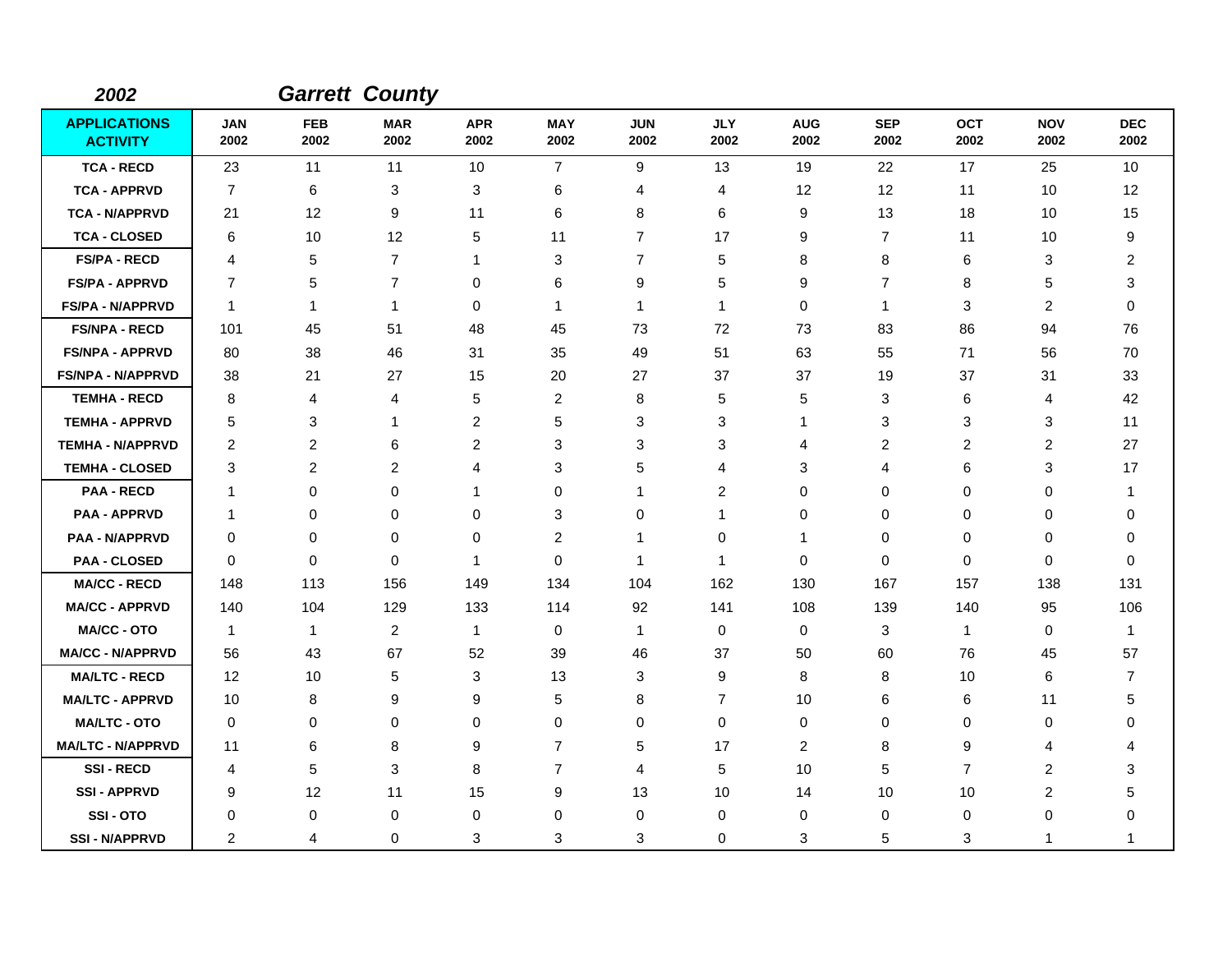| 2002                             |                    |                    | <b>Garrett County</b> |                    |                    |                    |                    |                    |                    |                    |                    |                    |
|----------------------------------|--------------------|--------------------|-----------------------|--------------------|--------------------|--------------------|--------------------|--------------------|--------------------|--------------------|--------------------|--------------------|
| <b>CASELOAD</b><br><b>COUNTS</b> | <b>JAN</b><br>2002 | <b>FEB</b><br>2002 | <b>MAR</b><br>2002    | <b>APR</b><br>2002 | <b>MAY</b><br>2002 | <b>JUN</b><br>2002 | <b>JLY</b><br>2002 | <b>AUG</b><br>2002 | <b>SEP</b><br>2002 | <b>OCT</b><br>2002 | <b>NOV</b><br>2002 | <b>DEC</b><br>2002 |
| <b>TCA - CASE/PAID</b>           | 87                 | 86                 | 75                    | 71                 | 67                 | 69                 | 59                 | 65                 | 74                 | 74                 | 75                 | 80                 |
| <b>TCA - ADULT/RECIP</b>         | 72                 | 70                 | 61                    | 57                 | 55                 | 57                 | 48                 | 52                 | 61                 | 63                 | 60                 | 63                 |
| <b>TCA - CHILD/RECIP</b>         | 125                | 125                | 110                   | 103                | 104                | 109                | 92                 | 102                | 117                | 122                | 124                | 134                |
| <b>TCA - TOTAL/RECIP</b>         | 197                | 195                | 171                   | 160                | 159                | 166                | 140                | 154                | 178                | 185                | 184                | 197                |
| <b>TCA - NET/EXPEND</b>          | \$28,496           | \$28,125           | \$26,171              | \$26,356           | \$25,050           | \$18,492           | \$21,670           | \$28,474           | \$25,714           | \$37,717           | \$23,836           | \$35,072           |
| <b>FS/PA - H/HOLD CERT</b>       | 296                | 295                | 295                   | 282                | 282                | 289                | 290                | 287                | 288                | 284                | 289                | 282                |
| <b>FS/PA - H/HOLD PART</b>       | 296                | 294                | 294                   | 281                | 281                | 286                | 289                | 287                | 286                | 284                | 289                | 282                |
| <b>FS/PA - INDVD PART</b>        | 430                | 425                | 429                   | 407                | 401                | 405                | 419                | 406                | 417                | 419                | 429                | 411                |
| <b>FS/NPA - H/HOLD CERT</b>      | 718                | 708                | 725                   | 708                | 685                | 671                | 672                | 693                | 700                | 718                | 719                | 742                |
| <b>FS/NPA - H/HOLD PART</b>      | 709                | 706                | 720                   | 704                | 682                | 670                | 665                | 685                | 697                | 710                | 712                | 737                |
| <b>FS/NPA - INDVD PART</b>       | 2,037              | 2.019              | 2,054                 | 1,993              | 1,931              | 1,901              | 1,895              | 1,925              | 1,976              | 2,017              | 2,017              | 2,090              |
| <b>FS/TOTAL - ISSUED</b>         | \$151,808          | \$155,965          | \$159,095             | \$153,584          | \$146,337          | \$143,419          | \$142,199          | \$142,428          | \$149,466          | \$161,625          | \$161,451          | \$166,728          |
| <b>GPA/PW - CASE/PAID</b>        | $\Omega$           | 0                  | 0                     | 0                  | 0                  | $\Omega$           | 0                  | 0                  | 0                  | 0                  | 0                  | 0                  |
| <b>TEMHA - CASE/PAID</b>         | 8                  | 45                 | 42                    | 42                 | 44                 | 39                 | 41                 | 38                 | 38                 | 35                 | 37                 | 36                 |
| <b>TEMHA - RECIP</b>             | 5                  | 45                 | 42                    | 42                 | 44                 | 39                 | 41                 | 38                 | 38                 | 35                 | 37                 | 36                 |
| <b>TEMHA - NET/EXPEND</b>        | \$2                | \$4,839            | \$5,243               | \$11               | \$9,437            | \$220              | \$4,774            | \$497              | (\$6,100)          | \$2,776            | \$16,973           | \$2,092            |
| <b>PAA - CASE/PAID</b>           | 8                  | 8                  | 8                     | $\overline{7}$     | 11                 | 8                  | 8                  | 8                  | 8                  | 8                  | 8                  | 8                  |
| <b>PAA - RECIP</b>               | 8                  | 8                  | 8                     | $\overline{7}$     | 11                 | 8                  | 8                  | 8                  | 8                  | 8                  | 8                  | 8                  |
| <b>PAA - NET/EXPEND</b>          | \$2,261            | \$2,291            | \$2,291               | \$2,209            | \$3,541            | \$2,733            | \$2,651            | \$3,016            | \$3,016            | \$3,016            | \$3,016            | \$3,016            |
| <b>MA\CC - CUC</b>               | 1,961              | 2,039              | 1,991                 | 2,072              | 2,000              | 2,023              | 1,983              | 1,938              | 2,014              | 1,947              | 1,999              | 1,936              |
| <b>MA\CC - SPEND DOWN</b>        | 10                 | 12                 | 14                    | 18                 | 17                 | 20                 | 14                 | 18                 | 29                 | 24                 | 31                 | 30                 |
| <b>MA\LTC - CUC</b>              | 202                | 203                | 201                   | 206                | 204                | 207                | 208                | 216                | 218                | 213                | 221                | 223                |
| <b>MA\LTC - SPEND DOWN</b>       | $\mathbf 0$        | $\mathbf 0$        | $\mathbf 0$           | $\mathbf 0$        | $\mathbf 0$        | $\mathbf 0$        | $\mathbf 0$        | 0                  | $\mathbf 0$        | 0                  | 0                  | $\mathbf 0$        |
| SSI-CUC                          | 703                | 709                | 705                   | 717                | 714                | 721                | 716                | 718                | 717                | 717                | 715                | 715                |
| <b>TCA - RECONS</b>              | 4                  | 11                 | 10                    | 9                  | 10                 | 8                  | 3                  | 5                  | 4                  | 10                 | 9                  | $\overline{7}$     |
| <b>PAA - RECONS</b>              | 0                  | 0                  | $\overline{c}$        | 0                  | 0                  | $\mathbf 0$        | 0                  | 0                  | 0                  | $\Omega$           | 0                  | 0                  |
| <b>PA/FS - RECONS</b>            | 40                 | 27                 | 46                    | 29                 | 47                 | 36                 | 40                 | 34                 | 30                 | 33                 | 46                 | 46                 |
| <b>NPA/FS - RECONS</b>           | 68                 | 59                 | 65                    | 80                 | 100                | 79                 | 67                 | 60                 | 49                 | 99                 | 85                 | 70                 |
| <b>MA/CC - RECONS</b>            | 267                | 257                | 196                   | 300                | 241                | 212                | 274                | 295                | 241                | 250                | 233                | 261                |
| <b>MA/LTC - RECONS</b>           | 11                 | 14                 | 6                     | 11                 | 15                 | $\overline{7}$     | $\overline{7}$     | 15                 | 4                  | $\overline{7}$     | $12 \overline{ }$  | 10                 |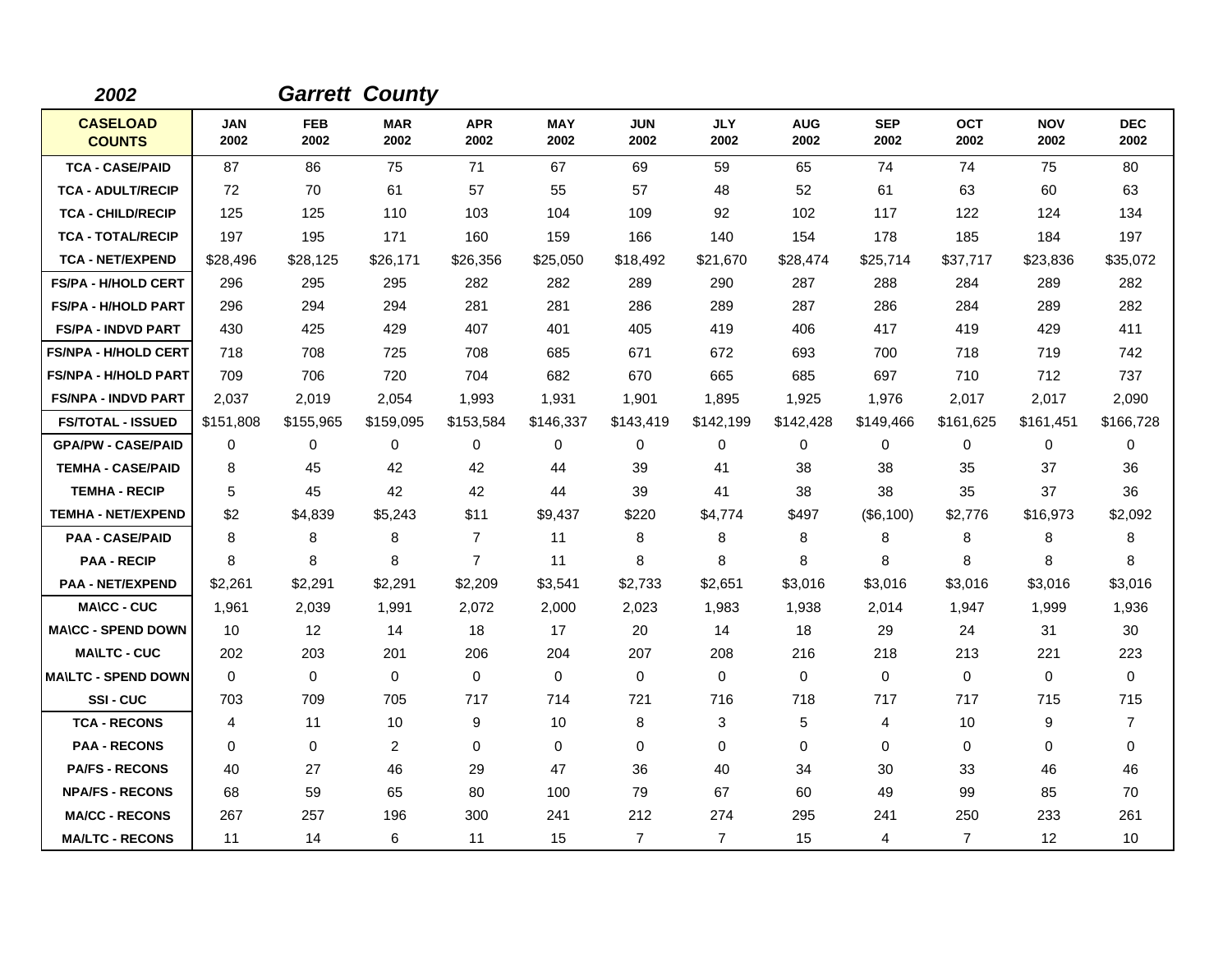| 2003                                   |                    |                    | <b>Garrett County</b> |                    |                    |                    |                    |                    |                    |                    |                    |                    |
|----------------------------------------|--------------------|--------------------|-----------------------|--------------------|--------------------|--------------------|--------------------|--------------------|--------------------|--------------------|--------------------|--------------------|
| <b>APPLICATIONS</b><br><b>ACTIVITY</b> | <b>JAN</b><br>2003 | <b>FEB</b><br>2003 | <b>MAR</b><br>2003    | <b>APR</b><br>2003 | <b>MAY</b><br>2003 | <b>JUN</b><br>2003 | <b>JLY</b><br>2003 | <b>AUG</b><br>2003 | <b>SEP</b><br>2003 | <b>OCT</b><br>2003 | <b>NOV</b><br>2003 | <b>DEC</b><br>2003 |
| <b>TCA - RECD</b>                      | 18                 | 10                 | 19                    | 22                 | 16                 | 17                 | 20                 | 22                 | 16                 | 17                 | 24                 | 17                 |
| <b>TCA - APPRVD</b>                    | 11                 | $\overline{7}$     | 9                     | 11                 | 11                 | $\overline{7}$     | 11                 | 13                 | 4                  | 11                 | 15                 | 13                 |
| <b>TCA - N/APPRVD</b>                  | $\overline{7}$     | $\overline{7}$     | 11                    | 17                 | 12                 | 16                 | 11                 | 19                 | 9                  | 19                 | 10                 | $\overline{7}$     |
| <b>TCA - CLOSED</b>                    | 8                  | 11                 | 11                    | 14                 | 17                 | 9                  | 10                 | 8                  | 6                  | 14                 | 3                  | 9                  |
| <b>FS/PA - RECD</b>                    | 6                  | 6                  | 4                     | 6                  | 8                  | 3                  | 6                  | 11                 | 5                  | 4                  | $\overline{7}$     | 8                  |
| FS/PA - APPRVD                         | 6                  | 6                  | 4                     | 6                  | 8                  | 3                  | 4                  | 10                 | 5                  | 6                  | 10                 | 9                  |
| <b>FS/PA - N/APPRVD</b>                | $\overline{1}$     | 2                  | $\mathbf{1}$          | 3                  | $\overline{2}$     | $\mathbf{1}$       | $\overline{2}$     | $\mathbf{1}$       | $\pmb{0}$          | $\overline{c}$     | 3                  | 1                  |
| <b>FS/NPA - RECD</b>                   | 94                 | 56                 | 71                    | 73                 | 66                 | 61                 | 65                 | 67                 | 84                 | 91                 | 72                 | 91                 |
| <b>FS/NPA - APPRVD</b>                 | 78                 | 45                 | 53                    | 68                 | 44                 | 53                 | 55                 | 46                 | 54                 | 86                 | 58                 | 72                 |
| <b>FS/NPA - N/APPRVD</b>               | 34                 | 31                 | 20                    | 35                 | 27                 | 30                 | 20                 | 27                 | 34                 | 32                 | 31                 | 27                 |
| <b>TEMHA - RECD</b>                    | 4                  | 4                  | 11                    | 10                 | $\overline{7}$     | 8                  | 8                  | 7                  | 11                 | 9                  | $\overline{7}$     | 5                  |
| <b>TEMHA - APPRVD</b>                  | $\overline{2}$     | 3                  | 4                     | 8                  | 5                  | 8                  | 5                  | 4                  | $\overline{4}$     | 10                 | $\sqrt{5}$         | 1                  |
| <b>TEMHA - N/APPRVD</b>                | 3                  | 5                  | 4                     | 4                  | 3                  | 4                  | 4                  | 4                  | 6                  | 4                  | 5                  | 5                  |
| <b>TEMHA - CLOSED</b>                  | $\overline{2}$     | $\overline{2}$     | 3                     | 6                  | 2                  | 3                  | $\overline{7}$     | 6                  | 5                  | 3                  | 4                  | 3                  |
| <b>PAA - RECD</b>                      | $\mathbf 0$        | $\mathbf 0$        | -1                    | 0                  | $\mathbf 1$        | 1                  | $\mathbf 0$        | 0                  | $\mathbf 0$        | 0                  | 0                  | 0                  |
| <b>PAA - APPRVD</b>                    | $\mathbf 1$        | 0                  | 1                     | 0                  | -1                 | 1                  | 0                  | 0                  | $\mathbf 0$        | 0                  | 0                  | 0                  |
| <b>PAA - N/APPRVD</b>                  | $\overline{1}$     | 0                  | 0                     | 0                  | -1                 | 0                  | 0                  | 0                  | 0                  | 0                  | $\mathbf 0$        | $\Omega$           |
| <b>PAA - CLOSED</b>                    | $\mathbf 0$        | 0                  | -1                    | 0                  | -1                 | -1                 | $\mathbf 0$        | $\mathbf 0$        | $\mathbf 0$        | 0                  | $\mathbf 0$        | 0                  |
| <b>MA/CC - RECD</b>                    | 134                | 157                | 179                   | 171                | 158                | 136                | 126                | 172                | 152                | 170                | 121                | 132                |
| <b>MA/CC - APPRVD</b>                  | 96                 | 126                | 141                   | 136                | 119                | 111                | 103                | 148                | 134                | 144                | 110                | 115                |
| <b>MA/CC - OTO</b>                     | 2                  | $\mathbf 0$        | $\overline{1}$        | 4                  | $\mathbf 0$        | $\mathbf 0$        | 0                  | 0                  | 2                  | 0                  | $\mathbf 0$        | -1                 |
| <b>MA/CC - N/APPRVD</b>                | 63                 | 59                 | 64                    | 81                 | 64                 | 55                 | 66                 | 41                 | 75                 | 59                 | 51                 | 44                 |
| <b>MA/LTC - RECD</b>                   | 6                  | 5                  | 5                     | 9                  | 15                 | 10                 | 3                  | 5                  | 11                 | 10                 | $\overline{7}$     | 12                 |
| <b>MA/LTC - APPRVD</b>                 | 9                  | $\overline{c}$     | 10                    | 5                  | 11                 | 5                  | 8                  | 9                  | $\overline{7}$     | 8                  | 6                  | 8                  |
| <b>MA/LTC - OTO</b>                    | 0                  | 0                  | 0                     | 0                  | 0                  | $\mathbf 0$        | 0                  | 0                  | $\pmb{0}$          | 0                  | 0                  | 0                  |
| <b>MA/LTC - N/APPRVD</b>               | 10                 | $\Omega$           | 6                     | 6                  | 5                  | 11                 | $\overline{7}$     | 5                  | 5                  | 7                  | 11                 | 6                  |
| <b>SSI-RECD</b>                        | 5                  | 6                  | 6                     | $\overline{c}$     | 8                  | 8                  | $\overline{c}$     | 6                  | 5                  | 6                  | 5                  | $\overline{c}$     |
| <b>SSI-APPRVD</b>                      | 9                  | 8                  | 11                    | 4                  | 13                 | 8                  | 11                 | 6                  | 9                  | $\overline{7}$     | 9                  | 5                  |
| SSI-OTO                                | 0                  | 0                  | $\mathbf 0$           | 0                  | 0                  | 0                  | 0                  | 0                  | 0                  | 0                  | $\mathbf 0$        | 0                  |
| <b>SSI - N/APPRVD</b>                  | $\overline{2}$     | 1                  | 5                     | $\overline{c}$     | $\overline{c}$     | 1                  | 4                  | 1                  | 4                  | 0                  | $\overline{c}$     | 1                  |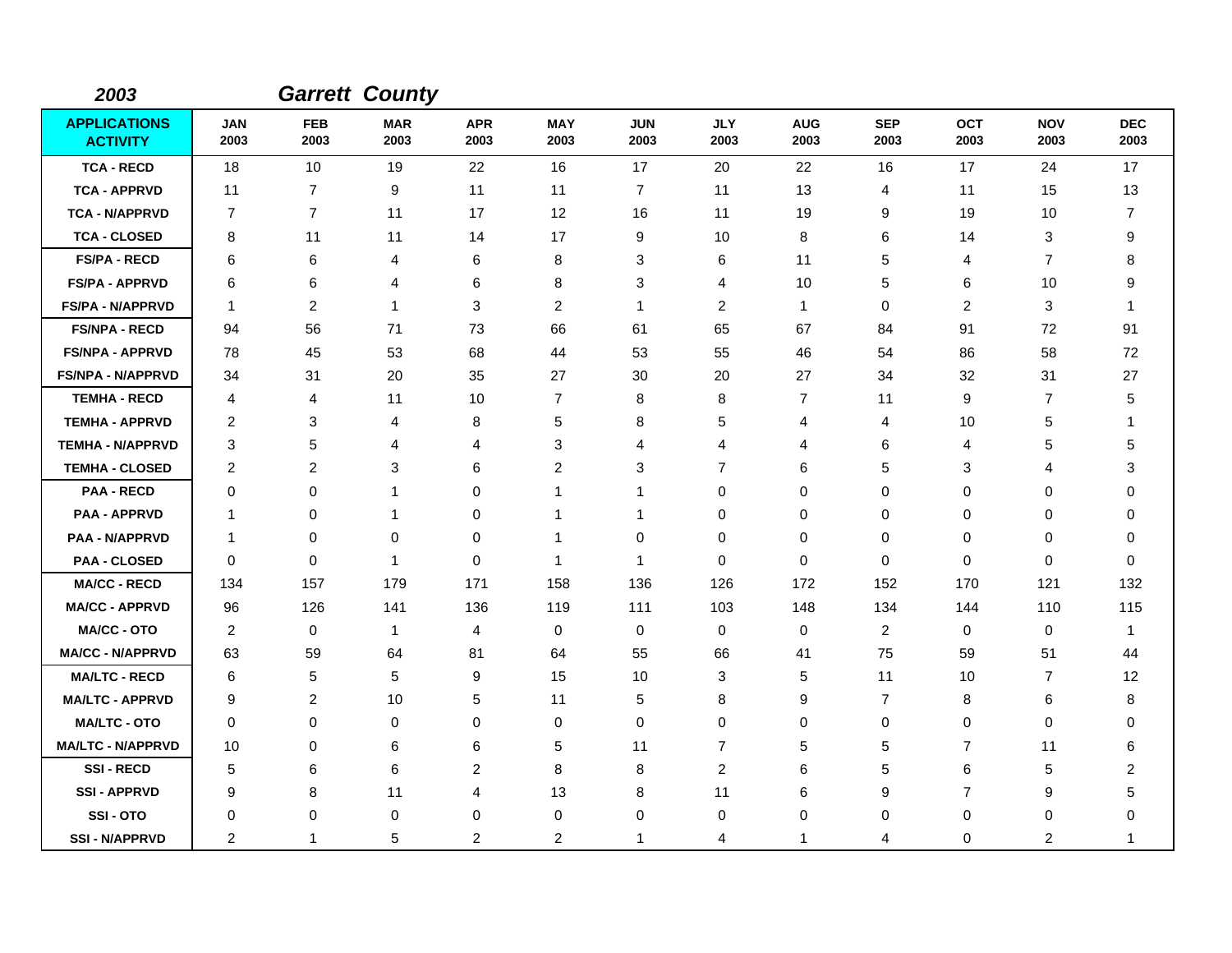| 2003                             |                    |                    | <b>Garrett County</b> |                    |                    |                    |                    |                    |                    |                    |                    |                    |
|----------------------------------|--------------------|--------------------|-----------------------|--------------------|--------------------|--------------------|--------------------|--------------------|--------------------|--------------------|--------------------|--------------------|
| <b>CASELOAD</b><br><b>COUNTS</b> | <b>JAN</b><br>2003 | <b>FEB</b><br>2003 | <b>MAR</b><br>2003    | <b>APR</b><br>2003 | <b>MAY</b><br>2003 | <b>JUN</b><br>2003 | <b>JLY</b><br>2003 | <b>AUG</b><br>2003 | <b>SEP</b><br>2003 | <b>OCT</b><br>2003 | <b>NOV</b><br>2003 | <b>DEC</b><br>2003 |
| <b>TCA - CASE/PAID</b>           | 78                 | 78                 | 77                    | 68                 | 73                 | 62                 | 64                 | 73                 | 67                 | 68                 | 76                 | 90                 |
| <b>TCA - ADULT/RECIP</b>         | 66                 | 69                 | 66                    | 53                 | 59                 | 49                 | 52                 | 64                 | 55                 | 56                 | 64                 | 79                 |
| <b>TCA - CHILD/RECIP</b>         | 131                | 127                | 123                   | 105                | 106                | 96                 | 103                | 115                | 105                | 107                | 118                | 149                |
| <b>TCA - TOTAL/RECIP</b>         | 197                | 196                | 189                   | 158                | 165                | 145                | 155                | 179                | 160                | 163                | 182                | 228                |
| <b>TCA - NET/EXPEND</b>          | \$27,417           | \$26,264           | \$24,369              | \$25,356           | \$21,913           | \$22,092           | \$21,607           | \$24,437           | \$24,451           | \$21,885           | \$25,220           | \$41,435           |
| <b>FS/PA - H/HOLD CERT</b>       | 285                | 292                | 284                   | 293                | 294                | 294                | 284                | 294                | 298                | 293                | 297                | 305                |
| <b>FS/PA - H/HOLD PART</b>       | 284                | 292                | 283                   | 291                | 294                | 294                | 283                | 294                | 296                | 293                | 294                | 305                |
| <b>FS/PA - INDVD PART</b>        | 418                | 438                | 413                   | 425                | 419                | 428                | 395                | 418                | 428                | 417                | 417                | 445                |
| <b>FS/NPA - H/HOLD CERT</b>      | 765                | 761                | 780                   | 788                | 763                | 762                | 749                | 746                | 740                | 775                | 774                | 801                |
| <b>FS/NPA - H/HOLD PART</b>      | 756                | 752                | 775                   | 779                | 757                | 757                | 745                | 740                | 735                | 772                | 765                | 794                |
| <b>FS/NPA - INDVD PART</b>       | 2,156              | 2,138              | 2,193                 | 2,218              | 2,128              | 2,121              | 2,101              | 2,080              | 3,035              | 2,146              | 2,153              | 2,217              |
| <b>FS/TOTAL - ISSUED</b>         | \$168,437          | \$170,660          | \$171,770             | \$177,344          | \$171,292          | \$171,988          | \$162,041          | \$161,824          | \$163,082          | \$168,699          | \$169,827          | \$174,825          |
| <b>GPA/PW - CASE/PAID</b>        | $\Omega$           | 0                  | 0                     | 0                  | 0                  | $\Omega$           | 0                  | 0                  | $\Omega$           | 0                  | 0                  | $\Omega$           |
| <b>TEMHA - CASE/PAID</b>         | 36                 | 37                 | 36                    | 40                 | 43                 | 44                 | 48                 | 42                 | 46                 | 58                 | 54                 | 51                 |
| <b>TEMHA - RECIP</b>             | 36                 | 37                 | 36                    | 40                 | 43                 | 44                 | 48                 | 42                 | 46                 | 58                 | 54                 | 51                 |
| <b>TEMHA - NET/EXPEND</b>        | \$9,921            | \$630              | \$701                 | \$6,390            | \$3,620            | \$0                | \$2,589            | \$7,203            | \$12,806           | \$4,002            | \$9,990            | \$8,499            |
| <b>PAA - CASE/PAID</b>           | 10                 | 9                  | 9                     | 9                  | 9                  | 9                  | 9                  | 9                  | 9                  | 9                  | 9                  | 9                  |
| <b>PAA - RECIP</b>               | 10                 | 9                  | 9                     | 9                  | 9                  | 9                  | 9                  | 9                  | 9                  | 9                  | 9                  | 9                  |
| <b>PAA - NET/EXPEND</b>          | \$3,166            | \$3,084            | \$3,092               | \$3,093            | \$3,091            | \$3,093            | \$3,011            | \$3,093            | \$3,093            | \$3,093            | \$3,094            | \$3,094            |
| <b>MA\CC - CUC</b>               | 1,912              | 1,990              | 1,941                 | 2,011              | 1,973              | 2,021              | 1,944              | 1,986              | 2,158              | 2,257              | 2,299              | 2,235              |
| <b>MA\CC - SPEND DOWN</b>        | 17                 | 22                 | 16                    | 24                 | 28                 | 29                 | 19                 | 19                 | 19                 | 17                 | 25                 | 18                 |
| <b>MA\LTC - CUC</b>              | 221                | 222                | 220                   | 216                | 217                | 216                | 216                | 219                | 223                | 221                | 217                | 218                |
| <b>MA\LTC - SPEND DOWN</b>       | $\mathbf 0$        | $\mathbf 0$        | $\mathbf 0$           | $\mathbf 0$        | $\mathbf 0$        | $\mathbf 0$        | $\mathbf 0$        | 0                  | $\mathbf 0$        | 0                  | 0                  | $\mathbf 0$        |
| SSI-CUC                          | 719                | 722                | 721                   | 718                | 717                | 723                | 722                | 717                | 722                | 718                | 726                | 723                |
| <b>TCA - RECONS</b>              | 5                  | $\overline{7}$     | 8                     | 6                  | 4                  | 6                  | 5                  | 5                  | 6                  | 3                  | 15                 | 11                 |
| <b>PAA - RECONS</b>              | 0                  | 0                  | $\overline{c}$        | $\mathbf{1}$       | 0                  | $\mathbf 0$        | $\mathbf 0$        | 0                  | $\mathbf 0$        | $\Omega$           | 0                  | $\mathbf 0$        |
| <b>PA/FS - RECONS</b>            | 42                 | 37                 | 40                    | 32                 | 35                 | 48                 | 41                 | 35                 | 37                 | 31                 | 63                 | 51                 |
| <b>NPA/FS - RECONS</b>           | 78                 | 66                 | 87                    | 101                | 91                 | 64                 | 68                 | 72                 | 74                 | 99                 | 73                 | 71                 |
| <b>MA/CC - RECONS</b>            | 291                | 229                | 280                   | 273                | 264                | 212                | 296                | 282                | 218                | 216                | 245                | 198                |
| <b>MA/LTC - RECONS</b>           | 21                 | 11                 | 9                     | 11                 | 13                 | 8                  | 14                 | 8                  | 3                  | 5                  | 14                 | 10                 |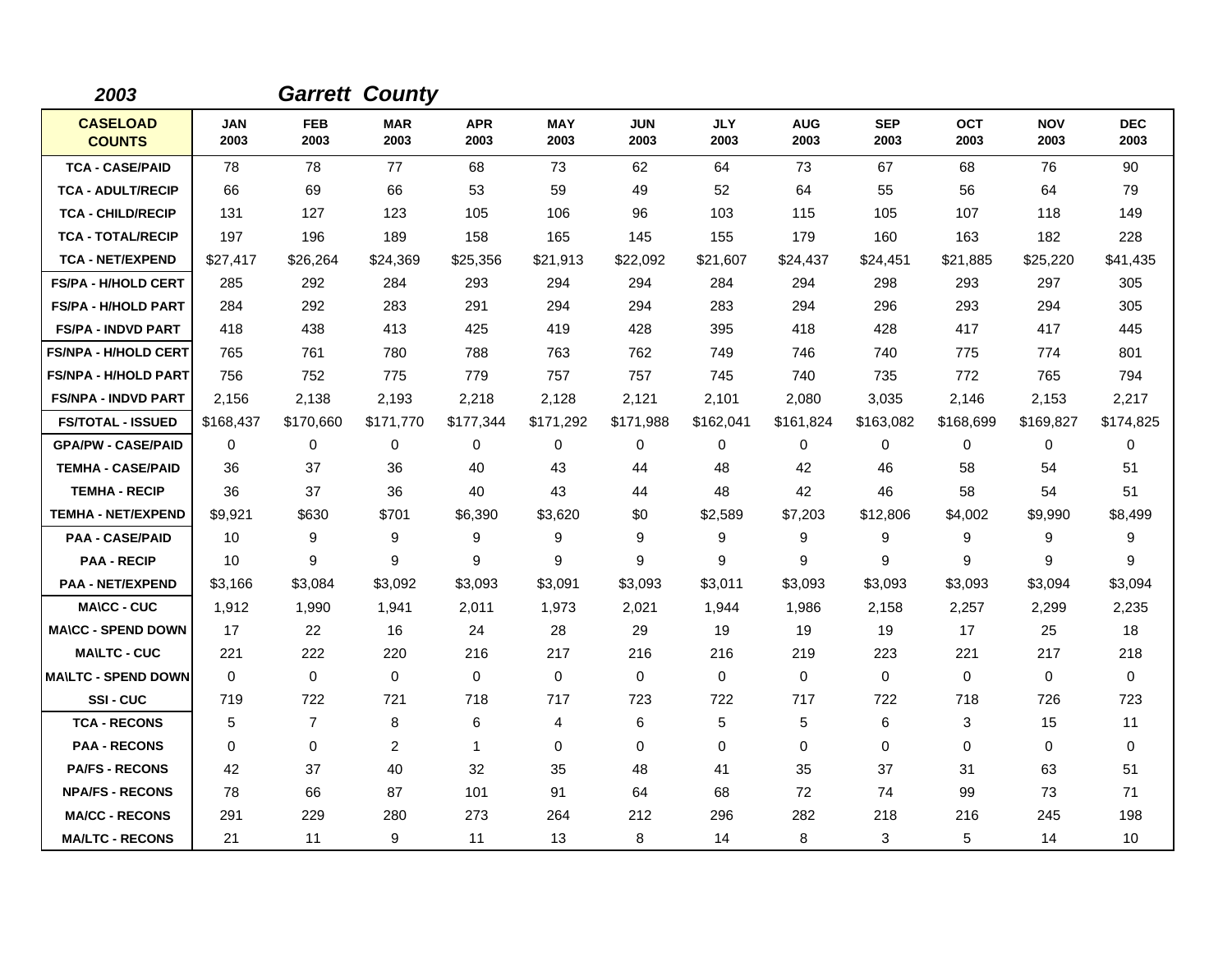| 2004                                   |                    |                    | <b>Garrett County</b> |                    |                    |                    |                    |                    |                    |                    |                    |                    |
|----------------------------------------|--------------------|--------------------|-----------------------|--------------------|--------------------|--------------------|--------------------|--------------------|--------------------|--------------------|--------------------|--------------------|
| <b>APPLICATIONS</b><br><b>ACTIVITY</b> | <b>JAN</b><br>2004 | <b>FEB</b><br>2004 | <b>MAR</b><br>2004    | <b>APR</b><br>2004 | <b>MAY</b><br>2004 | <b>JUN</b><br>2004 | <b>JLY</b><br>2004 | <b>AUG</b><br>2004 | <b>SEP</b><br>2004 | <b>OCT</b><br>2004 | <b>NOV</b><br>2004 | <b>DEC</b><br>2004 |
| <b>TCA - RECD</b>                      | 16                 | 15                 | 17                    | 15                 | 13                 | 19                 | 12                 | 13                 | 13                 | 9                  | 17                 | 8                  |
| <b>TCA - APPRVD</b>                    | 14                 | 5                  | 9                     | 6                  | 7                  | 9                  | 10                 | 6                  | $\mathbf 1$        | 5                  | 6                  | 8                  |
| <b>TCA - N/APPRVD</b>                  | 16                 | 15                 | 15                    | 11                 | 8                  | 12                 | 12                 | 9                  | 11                 | 8                  | 9                  | 8                  |
| <b>TCA - CLOSED</b>                    | 8                  | 11                 | 16                    | 6                  | 14                 | 12                 | 10                 | 3                  | 13                 | 6                  | 6                  | 8                  |
| <b>FS/PA - RECD</b>                    | $\overline{7}$     | -1                 | $\,$ 5 $\,$           | 3                  | 4                  | 4                  | 3                  | 4                  | 9                  | 8                  | 7                  | 4                  |
| <b>FS/PA - APPRVD</b>                  | 7                  | 0                  | 4                     | 3                  | 5                  | 5                  | 4                  | $\overline{c}$     | $\overline{7}$     | 6                  | 6                  | 5                  |
| <b>FS/PA - N/APPRVD</b>                | $\overline{2}$     | $\overline{c}$     | $\overline{2}$        | 1                  | $\pmb{0}$          | 0                  | $\mathbf 0$        | $\mathbf 0$        | $\overline{2}$     | $\overline{c}$     | 1                  | -1                 |
| <b>FS/NPA - RECD</b>                   | 64                 | 75                 | 73                    | 58                 | 48                 | 66                 | 65                 | 70                 | 103                | 74                 | 79                 | 72                 |
| <b>FS/NPA - APPRVD</b>                 | 59                 | 47                 | 64                    | 43                 | 39                 | 47                 | 56                 | 41                 | 72                 | 71                 | 54                 | 61                 |
| <b>FS/NPA - N/APPRVD</b>               | 29                 | 23                 | 31                    | 35                 | 14                 | 19                 | 23                 | 24                 | 41                 | 30                 | 26                 | 33                 |
| <b>TEMHA - RECD</b>                    | 2                  | 0                  | 0                     | 8                  | 12                 | 13                 | $\overline{7}$     | 7                  | 11                 | 8                  | 10                 | -1                 |
| <b>TEMHA - APPRVD</b>                  | 6                  | 0                  | $\mathbf 0$           | 1                  | 6                  | 6                  | 5                  | 6                  | 3                  | 10                 | 3                  | 6                  |
| <b>TEMHA - N/APPRVD</b>                | 8                  | 0                  | 0                     | 3                  | 7                  | 9                  | $\overline{7}$     | 2                  | 4                  | 6                  | 2                  | 6                  |
| <b>TEMHA - CLOSED</b>                  | 4                  | 0                  | 6                     | 5                  | 4                  | $\overline{7}$     | 5                  | $\mathbf{1}$       | 5                  | $\overline{c}$     | 4                  | $\overline{c}$     |
| <b>PAA - RECD</b>                      | -1                 | 0                  | $\mathbf 0$           | 0                  | -1                 | 0                  | 1                  | 0                  | 1                  | 0                  | $\Omega$           | 0                  |
| <b>PAA - APPRVD</b>                    | -1                 | 0                  | $\mathbf 0$           | 0                  | $\mathbf 1$        | 0                  | 0                  | -1                 | 0                  | 0                  | 0                  | 0                  |
| <b>PAA - N/APPRVD</b>                  | 0                  | 0                  | $\mathbf 0$           | 0                  | $\mathbf 0$        | 0                  | $\mathbf 0$        | 1                  | 0                  | 1                  | 0                  | 0                  |
| <b>PAA - CLOSED</b>                    | 0                  | 0                  | 0                     | 0                  | $\mathbf 1$        | 0                  | 3                  | 0                  | 0                  | 0                  | 0                  | 0                  |
| <b>MA/CC - RECD</b>                    | 136                | 153                | 175                   | 144                | 159                | 131                | 134                | 156                | 168                | 122                | 142                | 111                |
| <b>MA/CC - APPRVD</b>                  | 118                | 114                | 130                   | 125                | 118                | 115                | 112                | 145                | 159                | 136                | 120                | 115                |
| <b>MA/CC - OTO</b>                     | $\mathbf{1}$       | 1                  | $\overline{2}$        | $\mathbf{1}$       | $\mathbf{1}$       | 0                  | 3                  | 0                  | $\mathbf 0$        | $\mathbf 0$        | 3                  | 0                  |
| <b>MA/CC - N/APPRVD</b>                | 47                 | 49                 | 57                    | 52                 | 59                 | 48                 | 51                 | 55                 | 61                 | 49                 | 45                 | 44                 |
| <b>MA/LTC - RECD</b>                   | 11                 | 7                  | $\overline{7}$        | 6                  | 6                  | 11                 | 6                  | 9                  | 15                 | 11                 | $\overline{7}$     | 9                  |
| <b>MA/LTC - APPRVD</b>                 | 13                 | 9                  | 9                     | 8                  | 5                  | 14                 | 9                  | $\overline{7}$     | 4                  | $\overline{7}$     | 6                  | 7                  |
| <b>MA/LTC - OTO</b>                    | 0                  | 0                  | $\mathbf 0$           | 0                  | $\pmb{0}$          | 0                  | 0                  | 0                  | 0                  | 0                  | 0                  | $\mathbf 0$        |
| <b>MA/LTC - N/APPRVD</b>               | 11                 | 6                  | 9                     | 10                 | $\overline{2}$     | 9                  | 12                 | 5                  | 4                  | 7                  | 5                  | 13                 |
| <b>SSI-RECD</b>                        | 4                  | 5                  | $\overline{2}$        | 8                  | 3                  | 3                  | 9                  | 6                  | 5                  | 8                  | 2                  | 5                  |
| <b>SSI-APPRVD</b>                      | 6                  | 8                  | 9                     | 12                 | 5                  | 4                  | 10                 | 10                 | 6                  | 10                 | 0                  | 4                  |
| <b>SSI-OTO</b>                         | 0                  | 0                  | 0                     | 0                  | 0                  | 0                  | 0                  | 0                  | 0                  | 0                  | 0                  | 0                  |
| <b>SSI-N/APPRVD</b>                    | $\Omega$           | 1                  | $\mathbf 0$           | 1                  | 2                  | 2                  | $\Omega$           | 3                  | 1                  | 2                  | -1                 | 1                  |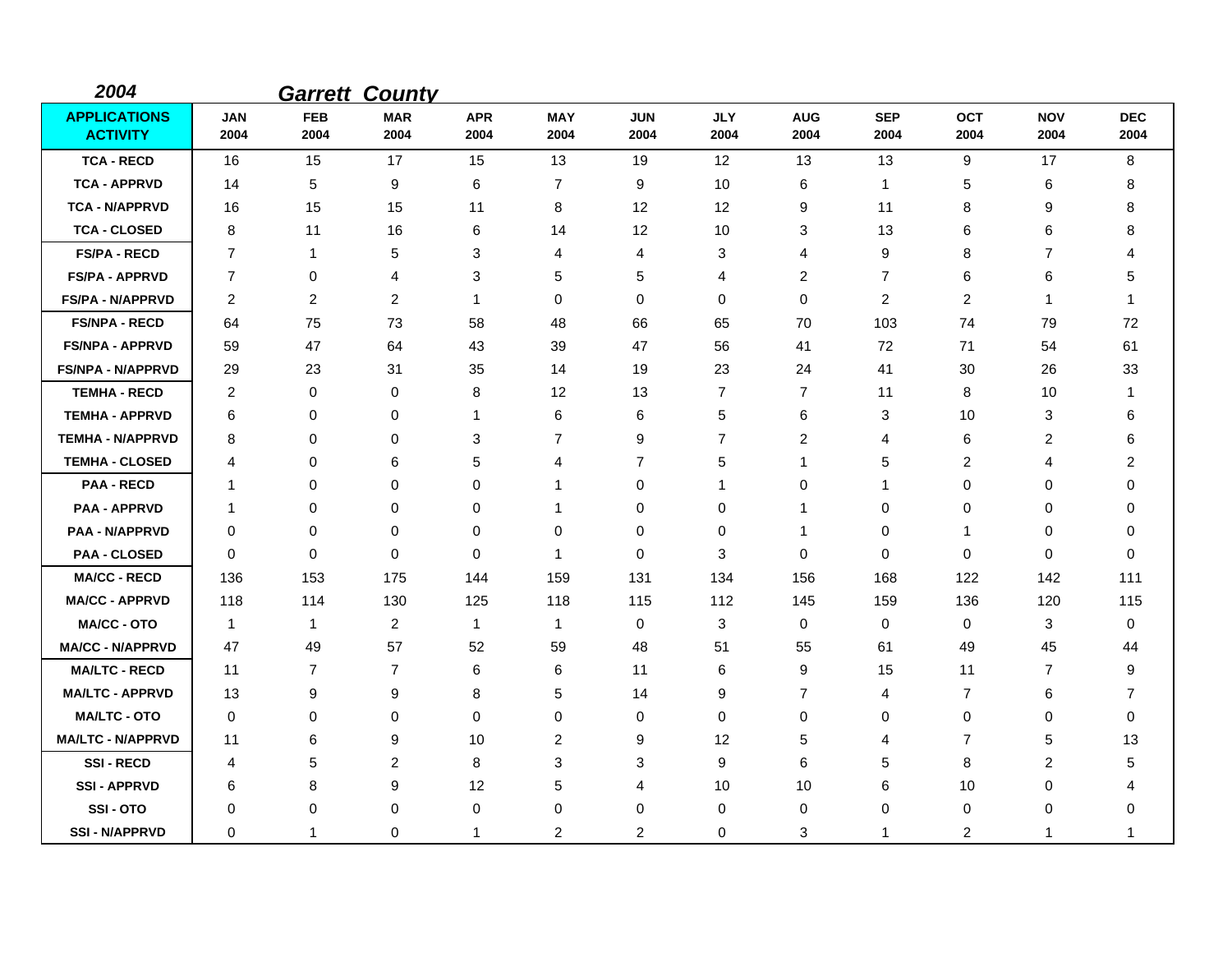| 2004                             |                    |                    | <b>Garrett County</b> |                    |                    |                    |                    |                    |                    |                    |                    |                    |
|----------------------------------|--------------------|--------------------|-----------------------|--------------------|--------------------|--------------------|--------------------|--------------------|--------------------|--------------------|--------------------|--------------------|
| <b>CASELOAD</b><br><b>COUNTS</b> | <b>JAN</b><br>2004 | <b>FEB</b><br>2004 | <b>MAR</b><br>2004    | <b>APR</b><br>2004 | <b>MAY</b><br>2004 | <b>JUN</b><br>2004 | <b>JLY</b><br>2004 | <b>AUG</b><br>2004 | <b>SEP</b><br>2004 | <b>OCT</b><br>2004 | <b>NOV</b><br>2004 | <b>DEC</b><br>2004 |
| <b>TCA - CASE/PAID</b>           | 93                 | 82                 | 77                    | 76                 | 70                 | 68                 | 67                 | 70                 | 58                 | 58                 | 56                 | 62                 |
| <b>TCA - ADULT/RECIP</b>         | 83                 | 70                 | 68                    | 64                 | 55                 | 55                 | 51                 | 50                 | 36                 | 38                 | 37                 | 45                 |
| <b>TCA - CHILD/RECIP</b>         | 149                | 136                | 122                   | 110                | 102                | 99                 | 99                 | 104                | 89                 | 89                 | 85                 | 94                 |
| <b>TCA - TOTAL/RECIP</b>         | 232                | 206                | 190                   | 174                | 157                | 154                | 150                | 154                | 125                | 127                | 122                | 139                |
| <b>TCA - NET/EXPEND</b>          | \$31,923           | \$34,417           | \$19,910              | \$28,740           | \$21,841           | \$22,393           | \$21,087           | \$23,553           | \$20,014           | \$19,696           | \$17,318           | \$27,056           |
| <b>FS/PA - H/HOLD CERT</b>       | 308                | 313                | 306                   | 299                | 295                | 288                | 279                | 282                | 282                | 281                | 289                | 282                |
| <b>FS/PA - H/HOLD PART</b>       | 308                | 313                | 306                   | 299                | 295                | 287                | 278                | 282                | 282                | 280                | 289                | 281                |
| <b>FS/PA - INDVD PART</b>        | 467                | 474                | 454                   | 435                | 428                | 411                | 387                | 402                | 394                | 394                | 397                | 376                |
| <b>FS/NPA - H/HOLD CERT</b>      | 825                | 829                | 856                   | 835                | 820                | 817                | 808                | 791                | 803                | 826                | 830                | 850                |
| <b>FS/NPA - H/HOLD PART</b>      | 822                | 822                | 852                   | 828                | 815                | 814                | 800                | 785                | 793                | 822                | 826                | 848                |
| <b>FS/NPA - INDVD PART</b>       | 2,284              | 2,280              | 2,361                 | 2,292              | 2,253              | 2,246              | 2,226              | 2,189              | 2,209              | 2,299              | 2,328              | 2,363              |
| <b>FS/TOTAL - ISSUED</b>         | \$188,652          | \$189,144          | \$195,007             | \$191,402          | \$186,759          | \$183,500          | \$178,582          | \$175,471          | \$175,831          | \$198,426          | \$202,997          | \$202,008          |
| <b>GPA/PW - CASE/PAID</b>        | $\mathbf 0$        | 0                  | 0                     | 0                  | 0                  | 0                  | 0                  | 0                  | 0                  | 0                  | $\mathbf 0$        | 0                  |
| <b>TEMHA - CASE/PAID</b>         | 54                 | 51                 | 45                    | 44                 | 48                 | 41                 | 53                 | 55                 | 51                 | 61                 | 60                 | 66                 |
| <b>TEMHA - RECIP</b>             | 54                 | 51                 | 45                    | 44                 | 48                 | 41                 | 53                 | 55                 | 51                 | 61                 | 60                 | 66                 |
| <b>TEMHA - NET/EXPEND</b>        | \$11,270           | (\$381)            | (\$2,790)             | \$7,954            | \$4,800            | \$7,558            | \$1,809            | \$8,496            | \$9,425            | \$4,915            | \$11,085           | \$10,905           |
| <b>PAA - CASE/PAID</b>           | 10                 | 10                 | 11                    | 10                 | 10                 | 10                 | $\overline{7}$     | 8                  | 8                  | 8                  | 8                  | 8                  |
| <b>PAA - RECIP</b>               | 10                 | 10                 | 11                    | 10                 | 10                 | 10                 | $\overline{7}$     | 8                  | 8                  | 8                  | 8                  | 8                  |
| <b>PAA - NET/EXPEND</b>          | \$3,332            | \$3,836            | \$4,420               | \$3,856            | \$3,836            | \$3,836            | \$2,635            | \$2,985            | \$2,985            | \$2,985            | \$2,985            | \$2,985            |
| <b>MA\CC - CUC</b>               | 2,218              | 2,325              | 2,277                 | 2,372              | 2,323              | 2,383              | 2,267              | 2,299              | 2,411              | 2,353              | 2,431              | 2,355              |
| <b>MA\CC - SPEND DOWN</b>        | 22                 | 30                 | 20                    | 29                 | 27                 | 32                 | 21                 | 18                 | 25                 | 11                 | 19                 | 15                 |
| <b>MAILTC - CUC</b>              | 217                | 215                | 214                   | 212                | 211                | 211                | 211                | 210                | 213                | 211                | 206                | 207                |
| <b>MAILTC - SPEND DOWN</b>       | $\Omega$           | $\mathbf 0$        | $\mathbf 0$           | 0                  | $\mathbf 0$        | $\mathbf 0$        | $\mathbf 0$        | $\mathbf 0$        | $\Omega$           | $\Omega$           | $\mathbf 0$        | $\mathbf 0$        |
| SSI-CUC                          | 724                | 721                | 728                   | 739                | 728                | 727                | 729                | 732                | 734                | 740                | 737                | 724                |
| <b>TCA - RECONS</b>              | 5                  | 6                  | $\overline{7}$        | 10                 | 12                 | 11                 | 4                  | 6                  | 9                  | 5                  | 8                  | 6                  |
| <b>PAA - RECONS</b>              | $\Omega$           | 0                  | $\overline{2}$        | $\Omega$           | 0                  | $\Omega$           | $\Omega$           | 0                  | $\Omega$           | $\Omega$           | 0                  | 0                  |
| <b>PA/FS - RECONS</b>            | 43                 | 39                 | 48                    | 40                 | 47                 | 52                 | 31                 | 37                 | 37                 | 40                 | 58                 | 42                 |
| <b>NPA/FS - RECONS</b>           | 88                 | 80                 | 74                    | 102                | 85                 | 89                 | 87                 | 74                 | 73                 | 90                 | 89                 | 86                 |
| <b>MA/CC - RECONS</b>            | 250                | 254                | 248                   | 270                | 212                | 260                | 265                | 247                | 244                | 254                | 249                | 250                |
| <b>MA/LTC - RECONS</b>           | 9                  | 9                  | 10                    | 4                  | 4                  | 12                 | 10                 | $\mathbf{1}$       | 5                  | 9                  | 5                  | 9                  |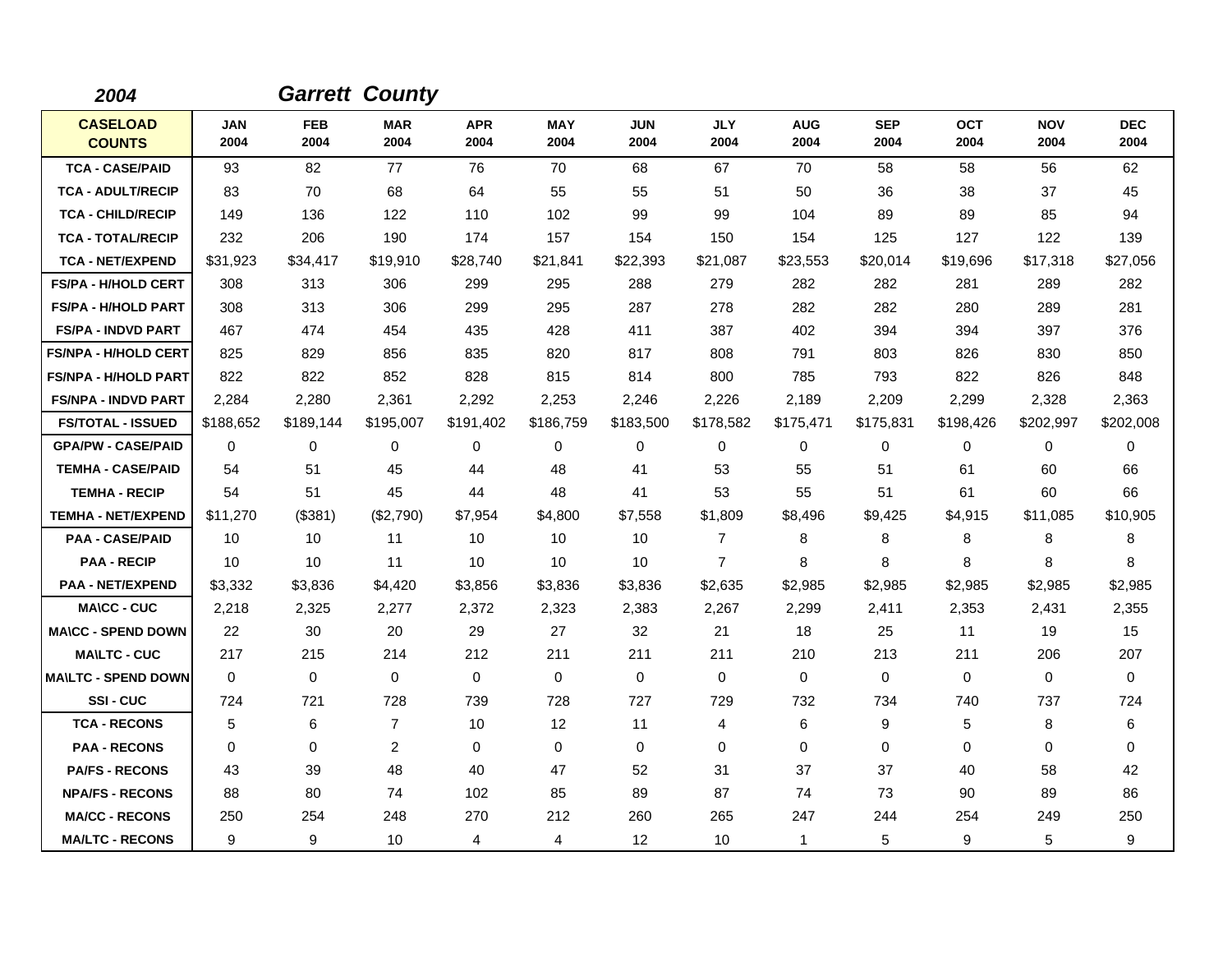| 2005                                   |                    |                    | <b>Garrett County</b> |                    |                    |                    |                    |                            |                    |                    |                    |                    |
|----------------------------------------|--------------------|--------------------|-----------------------|--------------------|--------------------|--------------------|--------------------|----------------------------|--------------------|--------------------|--------------------|--------------------|
| <b>APPLICATIONS</b><br><b>ACTIVITY</b> | <b>JAN</b><br>2005 | <b>FEB</b><br>2005 | <b>MAR</b><br>2005    | <b>APR</b><br>2005 | <b>MAY</b><br>2005 | <b>JUN</b><br>2005 | <b>JLY</b><br>2005 | <b>AUG</b><br>2005         | <b>SEP</b><br>2005 | <b>OCT</b><br>2005 | <b>NOV</b><br>2005 | <b>DEC</b><br>2005 |
| <b>TCA - RECD</b>                      | 19                 | $\overline{7}$     | $\overline{7}$        | 10                 | 5                  | 14                 |                    |                            |                    |                    |                    |                    |
| <b>TCA - APPRVD</b>                    | 3                  | 5                  | 5                     | 5                  | 2                  | 6                  |                    |                            |                    |                    |                    |                    |
| <b>TCA - N/APPRVD</b>                  | 9                  | 12                 | $\overline{7}$        | 6                  | 6                  | 6                  |                    | NEW FORMAT AS OF JULY 2005 |                    |                    |                    |                    |
| <b>TCA - CLOSED</b>                    | 14                 | 10                 | 6                     | $\overline{7}$     | 1                  | 14                 |                    |                            |                    |                    |                    |                    |
| <b>FS/PA - RECD</b>                    | 4                  | 5                  | 5                     | 5                  | 3                  | 5                  |                    |                            |                    |                    |                    |                    |
| <b>FS/PA - APPRVD</b>                  | 4                  | 4                  | 5                     | 3                  | 6                  | 4                  |                    |                            |                    |                    |                    |                    |
| <b>FS/PA - N/APPRVD</b>                | $\mathbf{1}$       | 0                  | $\mathbf 0$           | $\mathbf{1}$       | $\overline{2}$     | 0                  |                    |                            |                    |                    |                    |                    |
| <b>FS/NPA - RECD</b>                   | 96                 | 52                 | 75                    | 60                 | 52                 | 66                 |                    | NEW FORMAT AS OF JULY 2005 |                    |                    |                    |                    |
| <b>FS/NPA - APPRVD</b>                 | 68                 | 59                 | 63                    | 51                 | 36                 | 44                 |                    |                            |                    |                    |                    |                    |
| <b>FS/NPA - N/APPRVD</b>               | 34                 | 31                 | 21                    | 28                 | 19                 | 25                 |                    |                            |                    |                    |                    |                    |
| <b>TEMHA - RECD</b>                    | 6                  | 6                  | 6                     | 5                  | 6                  | $\overline{7}$     |                    |                            |                    |                    |                    |                    |
| <b>TEMHA - APPRVD</b>                  | 4                  | 2                  | 5                     | $\overline{c}$     | 4                  | 5                  |                    |                            |                    |                    |                    |                    |
| <b>TEMHA - N/APPRVD</b>                | 2                  | 4                  | 5                     | $\overline{c}$     | 3                  | $\overline{c}$     |                    |                            |                    |                    |                    |                    |
| <b>TEMHA - CLOSED</b>                  | 5                  | 4                  | 8                     | 3                  | 5                  | 8                  |                    |                            |                    |                    |                    |                    |
| <b>PAA - RECD</b>                      | 0                  | 1                  | $\mathbf 0$           | 1                  | 0                  | 0                  |                    |                            |                    |                    |                    |                    |
| <b>PAA - APPRVD</b>                    | 0                  | 1                  | 0                     | 0                  | 1                  | 0                  |                    |                            |                    |                    |                    |                    |
| PAA - N/APPRVD                         | 0                  | 0                  | $\Omega$              | 0                  | -1                 | 0                  |                    |                            |                    |                    |                    |                    |
| <b>PAA - CLOSED</b>                    | $\mathbf{1}$       | $\mathbf 0$        | $\mathbf 0$           | 0                  | $\mathbf 0$        | $\mathbf 0$        |                    |                            |                    |                    |                    |                    |
| <b>MA/CC - RECD</b>                    | 135                | 126                | 148                   | 103                | 122                | 150                |                    |                            |                    |                    |                    |                    |
| <b>MA/CC - APPRVD</b>                  | 110                | 125                | 150                   | 101                | 115                | 119                |                    |                            |                    |                    |                    |                    |
| <b>MA/CC - OTO</b>                     | 0                  | 0                  | $\mathbf 0$           | 0                  | 0                  | 0                  |                    |                            |                    |                    |                    |                    |
| <b>MA/CC - N/APPRVD</b>                | 46                 | 57                 | 50                    | 37                 | 44                 | 39                 |                    |                            |                    |                    |                    |                    |
| <b>MA/LTC - RECD</b>                   | 14                 | 10                 | 10                    | $\overline{7}$     | 11                 | 9                  |                    |                            |                    |                    |                    |                    |
| <b>MA/LTC - APPRVD</b>                 | 16                 | 10                 | 14                    | 12                 | 6                  | 11                 |                    |                            |                    |                    |                    |                    |
| <b>MA/LTC - OTO</b>                    | 0                  | 0                  | $\mathbf 0$           | 0                  | 0                  | 0                  |                    |                            |                    |                    |                    |                    |
| <b>MA/LTC - N/APPRVD</b>               | 7                  | 13                 | 9                     | 8                  | 5                  | 6                  |                    |                            |                    |                    |                    |                    |
| <b>SSI-RECD</b>                        | 5                  | 9                  | 6                     | 5                  | 3                  | 9                  |                    |                            |                    |                    |                    |                    |
| <b>SSI - APPRVD</b>                    | 8                  | 15                 | 11                    | 8                  | 12                 | 11                 |                    |                            |                    |                    |                    |                    |
| SSI-OTO                                | 0                  | 0                  | 0                     | 0                  | $\mathbf 0$        | 0                  |                    |                            |                    |                    |                    |                    |
| <b>SSI - N/APPRVD</b>                  | 4                  | $\overline{c}$     | 3                     | 2                  | 0                  | 0                  |                    |                            |                    |                    |                    |                    |